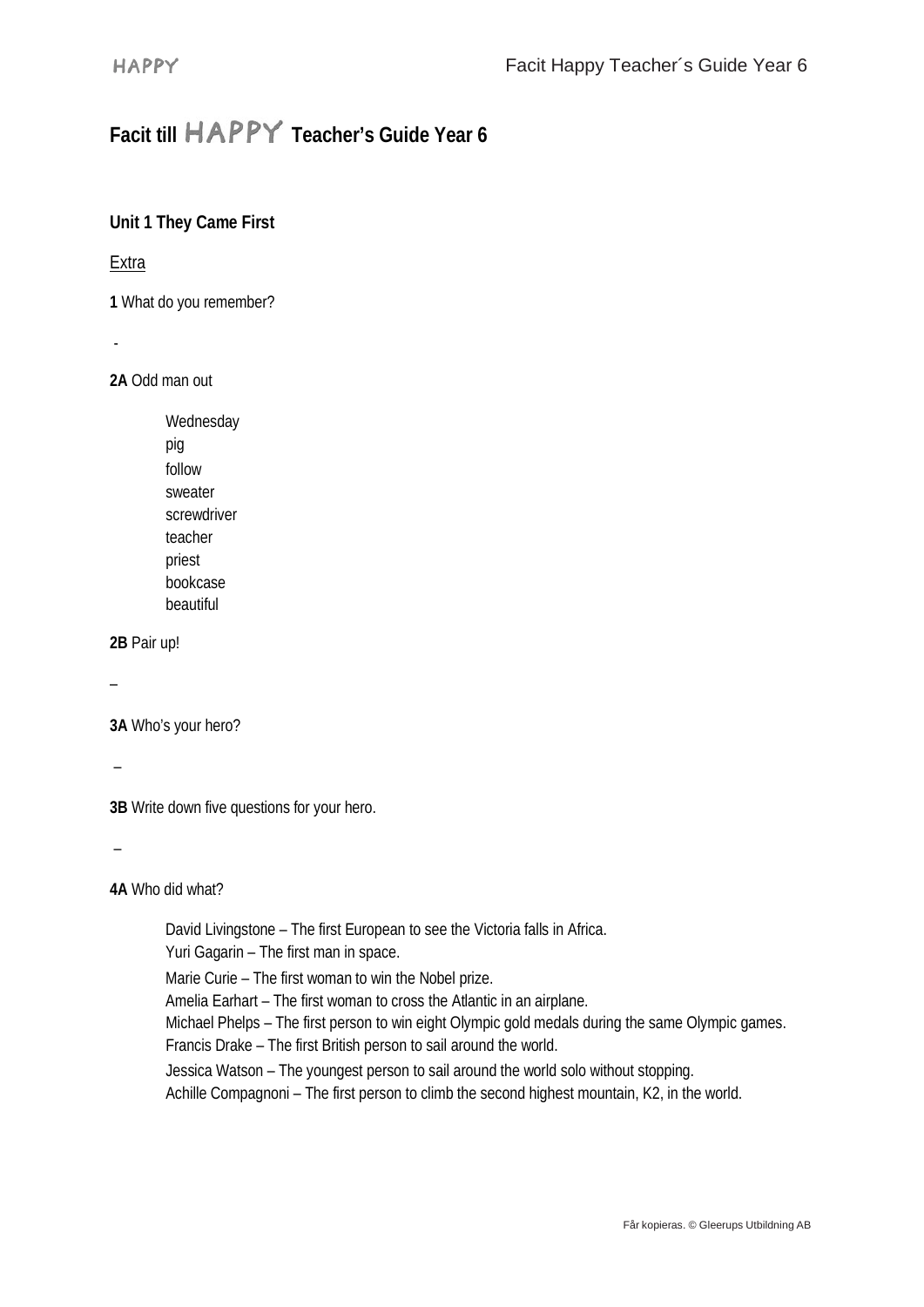#### Grammar repair

#### **1.** Verbs –

### **3** Write

| For example: |                  |
|--------------|------------------|
| waved        | vinkade          |
| stop         | stannade         |
| kissed       | pussade/kysste   |
| worry        | oroa sig         |
| peep         | kika/kika fram   |
| remembered   | kom ihåg         |
| hurried      | skyndade         |
| humming      | brummade/hummade |
| walked       | qick             |
| fluttered    | fladdrade        |
| started      | började          |
| called       | ropade           |
| picked       | plockade         |
| thump        | dunka/dunsa      |

**4** Translate the sentences into English.

- 1. When did the party start?
- 2. The party started at seven.
- 3. Did you give her a gift?
- 4. What did you buy?
- 5. Did she need it?
- 6. Yes, she needed a kettle.
- 7. Did he need a kettle?

**5** Write –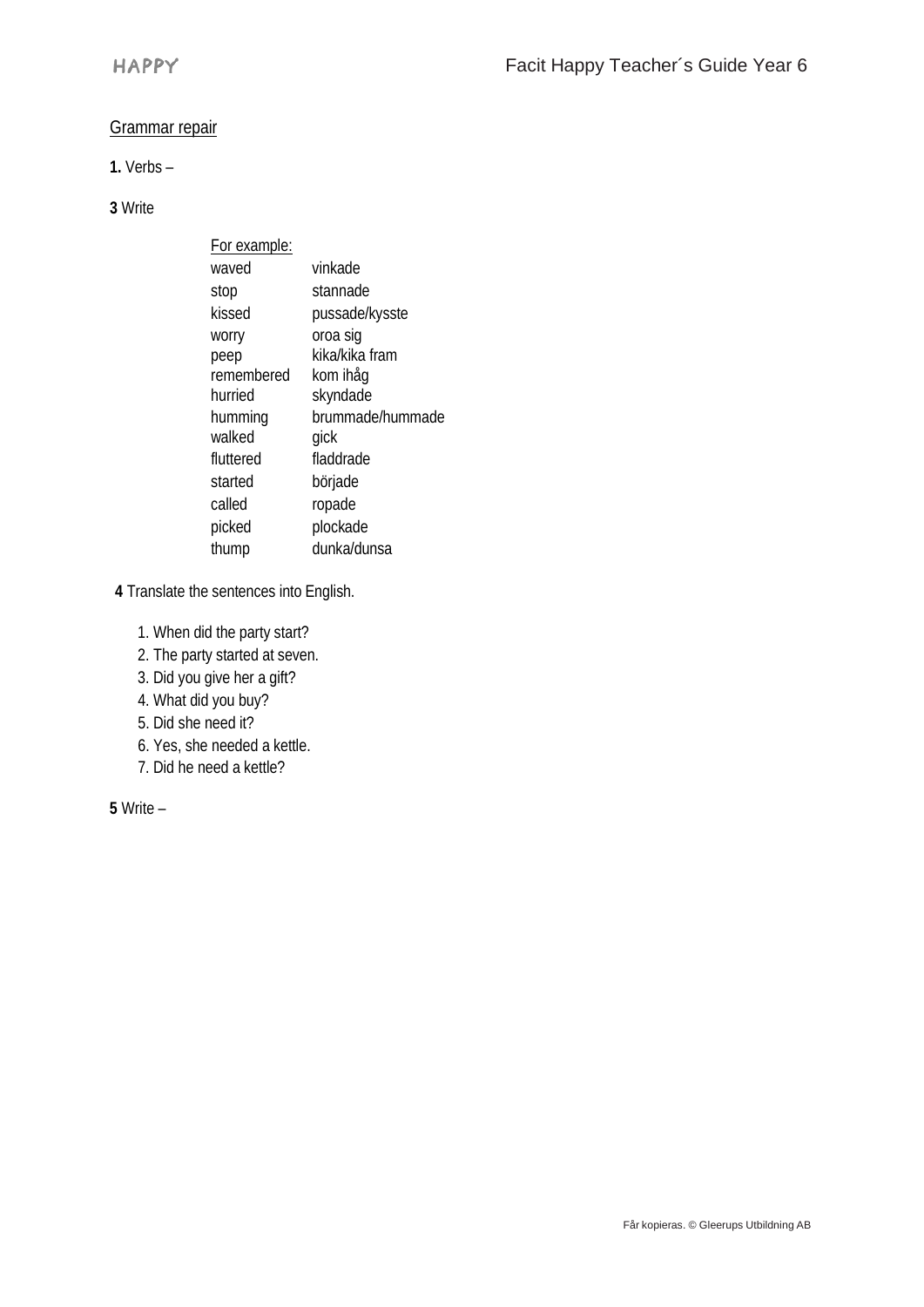#### Self test – Unit 1

**1** Write down all three sentences of the following verbs.

–

**2** Translate into English.

- 1. Yesterday I painted the house.
- 2. I have returned from Norway.
- 3. We laughed a long time.
- 4. I watched TV yesterday.
- 5. I have painted a picture.
- 6. Yesterday he baked a cake.
- 7. She danced all night long.
- 8. We went to school.

**3** Fill in the blanks with *did* or *did not*.

1. Didn't

2. Did

**4** Translate into English.

- 1. Magellan did sail alone.
- 2. Did you ask her about the house?
- 3. No I didn't.
- 4. Yes I did.

**5** Tell us something you've read in the Textbook

–

**6** Compare the word pairs and write down at least one similarity and one difference for each pair –

**7** Skriv och berätta om ett äventyr –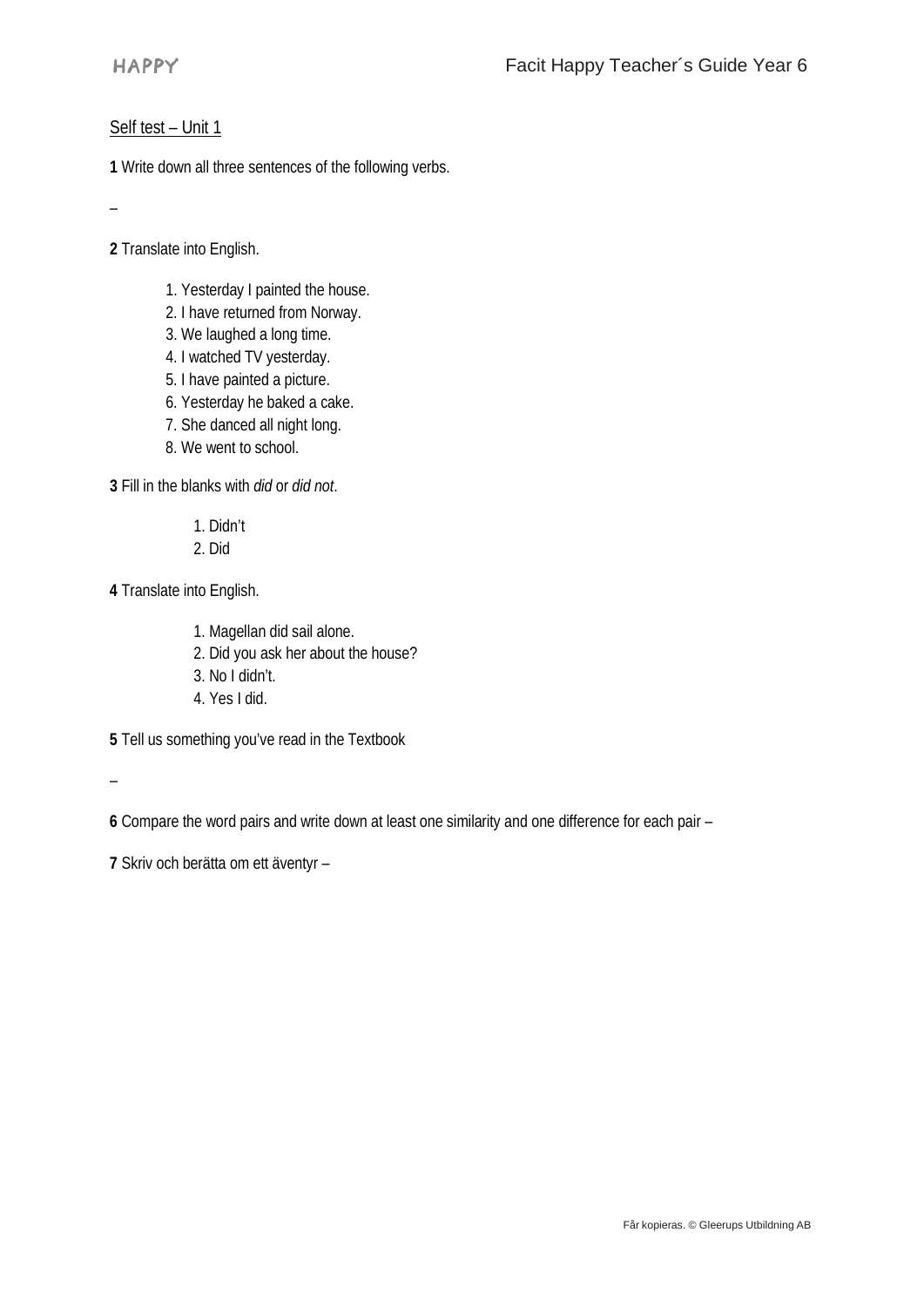# **Unit 2 Superheroes**

Extra – Unit 2

**1** Translate

–

**2** My day as a superhero/superheroine

–

**2B** Pair up!

–

**3A** Research about a superhero/superheroine

–

**3B** Pair up!

–

**4A** The coolest villain

–

**4B** Group up!

–

**4C** Classroom survey

–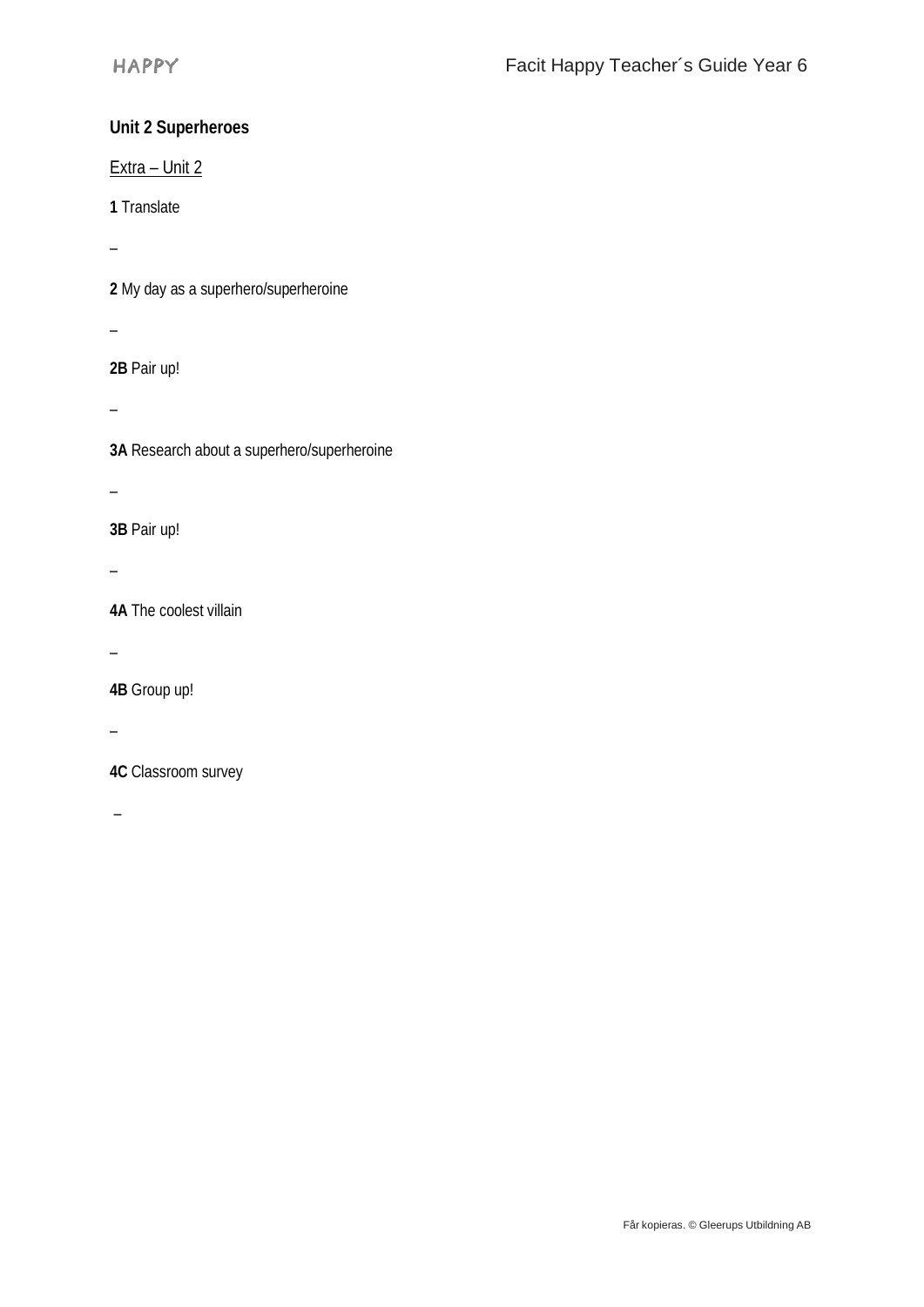#### Grammar repair

**1** Write the correct forms of the verbs.

- been saw do, done ride, rode knew, known hurt, hurt sit, sat write, wrote
- **2** Use the verbs from above and write sentences with *have/has* and the third form of the verb.
	- 1.I have seen a fantastic movie.
	- 2. You have hurt me so many times.
	- 3. We have been sitting still for a long time.
	- 4. Julie has written a letter.
	- 5. The Brown family has been to Spain.
	- 6. I have never ridden.
	- 7. I have written to you.
	- 8. We have known about your secret.
	- 9. Sam has ridden a camel.
	- 10. I have never been to France.
	- 11. What have you done?
	- 12. Have you seen this movie?
	- 13. We have done our homework.

#### Self test – Unit 2

**1** Name superheroes orally to an adult, or write as many as you can in English below. Then translate the names into Swedish.

–

**2.** Explain what an irregular verb is.

-

**3** Fill in the missing verbs in the table below.

sell, sold, sold sleep, slept, slept throw, threw, thrown put, put, put mean, meant, meant blow, blew, blown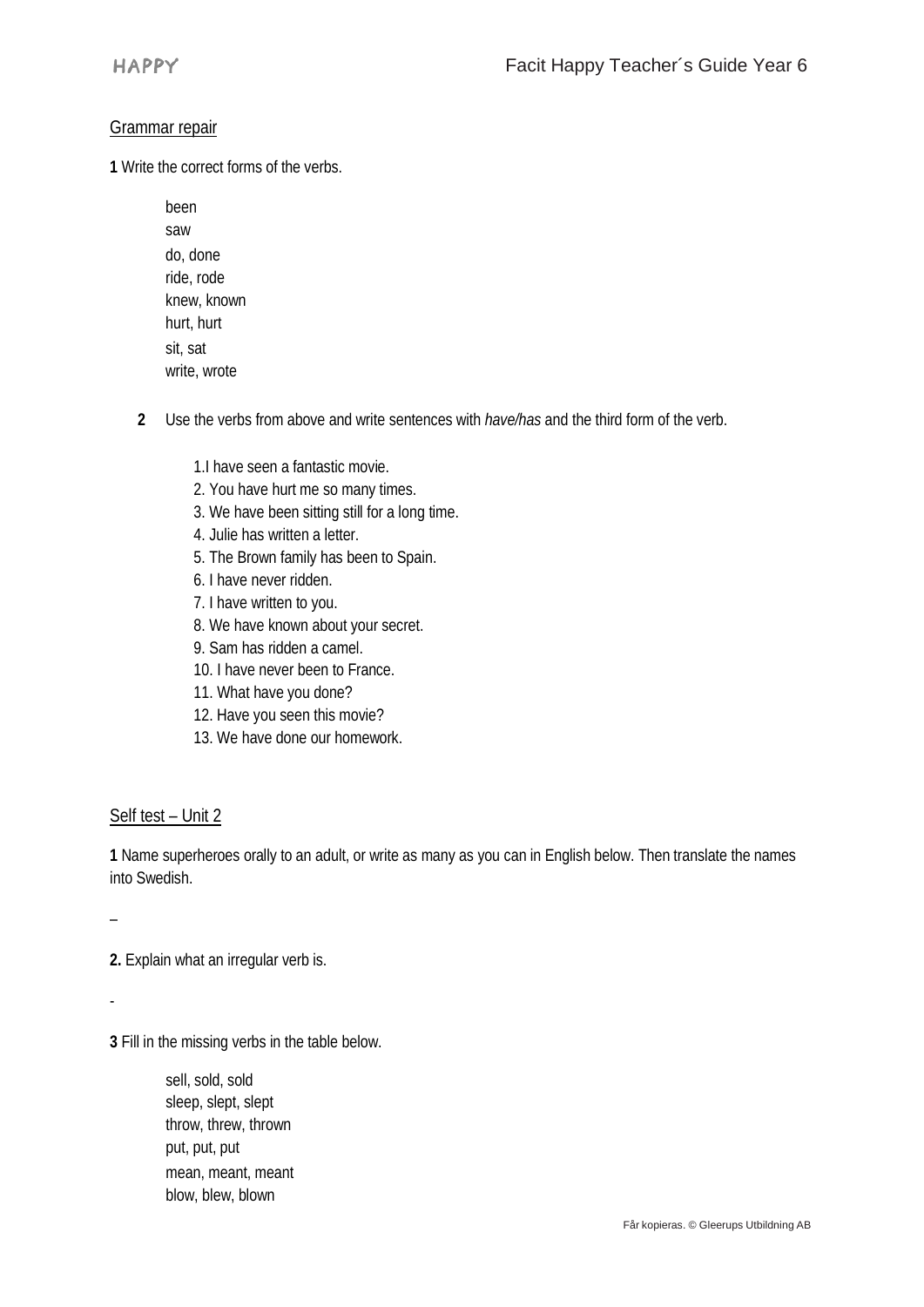feed, fed, fed hide, hid, hidden cut, cut, cut run, ran, run

**4** Fill in the table below. Put *have* and *has* with the right pronoun.

I have you have he has she has it has we have you have they have

**5** Translate the sentences orally or in writing; use the correct form of *have/has* and select the verbs on page 30.

- 1. I have run home.
- 2. Lisa has thrown the ball.
- 3. We have slept all night.
- 4. Paul and Tom has put the food in the fridge.
- 5. Lydia has sold her car.
- 6. I have cut down four trees.
- 7. They have fed the dog.
- 8. Have you forgotten my name?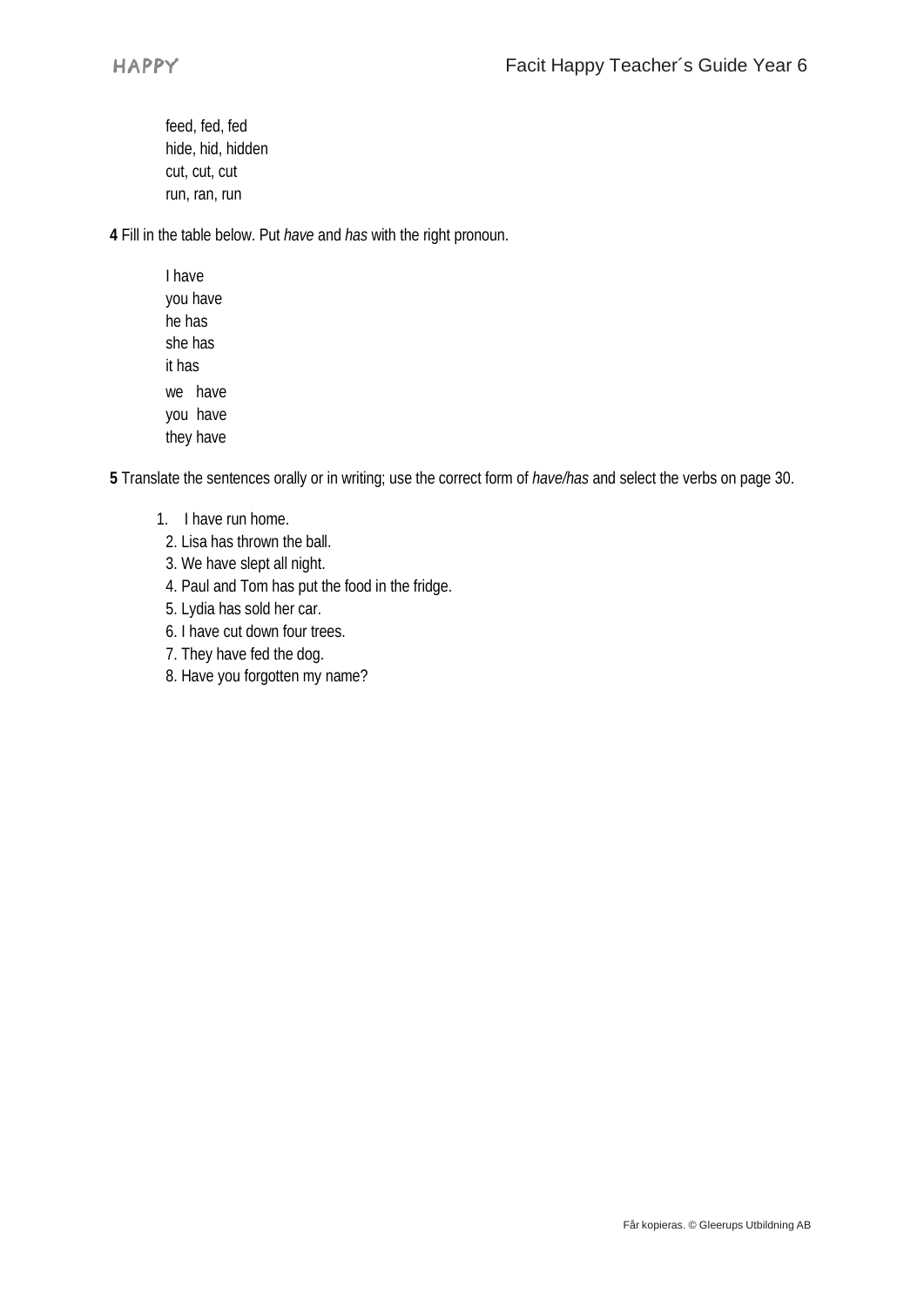## **Unit 3 – South Africa**

Extra - Unit 3

**1A** How many?

–

**1B** Pair up!

–

**2** Put the sentences in the right order.

**3**. Pronunciation

-d

rained, saved, scared, believed, smiled, cried, opened, shared, boiled, borrowed, waved, answered, tried

-t

licked, danced, checked, bumped, finished, helped, dressed, fished, smoked, slipped, guessed, packed, walked, dropped

-id

lasted, started, planted, collected, carried, melted, waited, divided, needed, visited, married

**4** Nouns in plural

–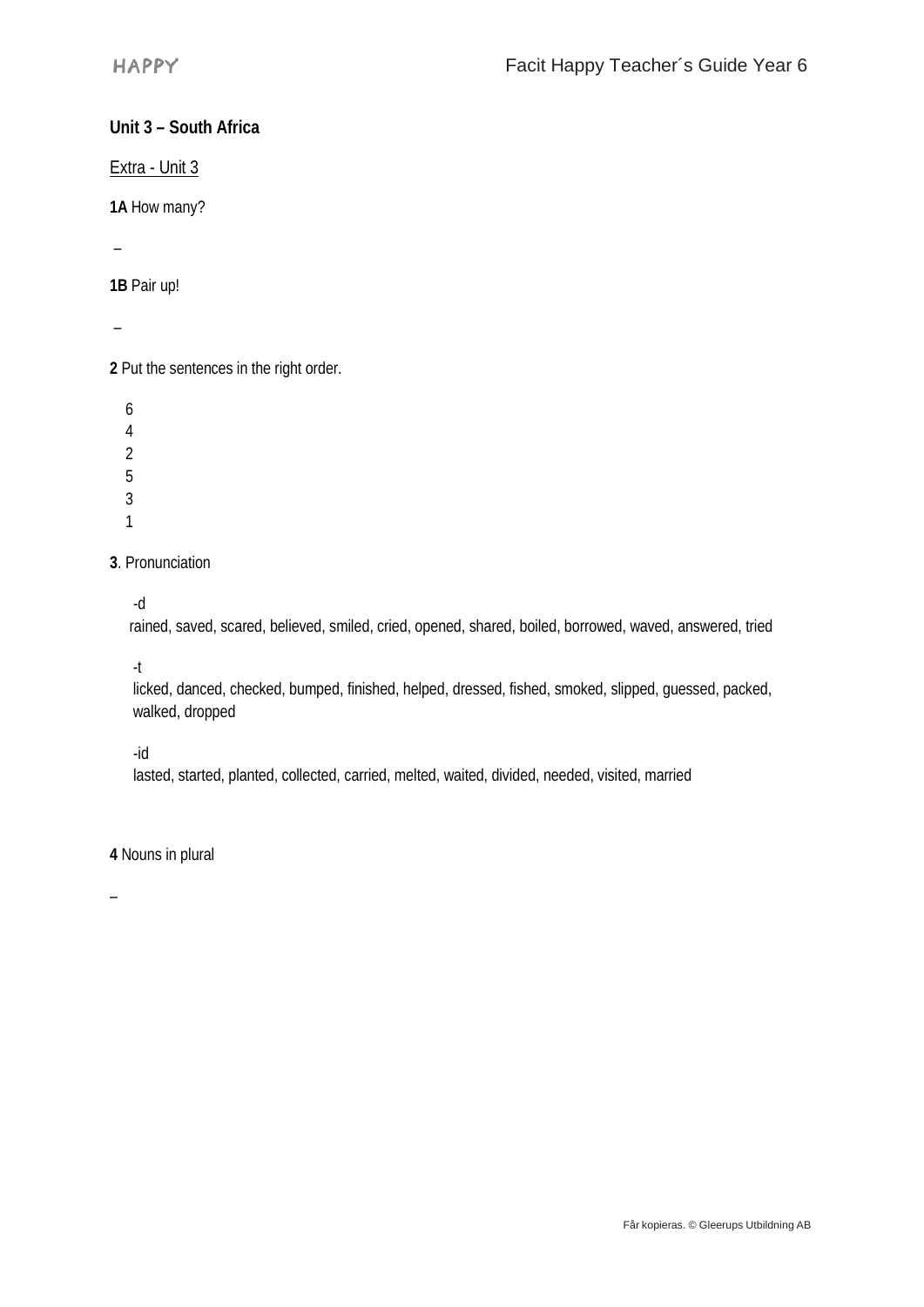#### Grammar repair – Unit 3

**1** Translate the sentences into English.

- 1. She is swimming.
- 2. He is working right now.
- 3. The dog is eating food.
	- 4. We are bicycling.
- 5. Kate is dancing.
- 6. Mum is making dinner.
- 7. The sun is shining.
- 8. Tim is writing a letter.
- 9. You are painting a picture.
- 10. I am watching TV.

**2** What are you doing today?

Today I am painting a picture. Today I am watching TV. Today I am baking a cake. Today I am dancing. Today I am reading a book.

**3.** Translate the sentences into English.

- 1. I can see five bushes.
- 2. I can see two fish. (I can see two fishes.)
- 3. I can see one woman and five men.
- 4. I can see four sheep.
- 5. I can see two glasses of milk.
- 6. I can see ten children.
- 7. I can only see one child.
- 8. I can see three mice.
- 9. I can see one mouse.
- 10. I can see 20 teeth.
- 11. I can see one tooth.
- 12. I can see two feet.
- 13. I can see one foot.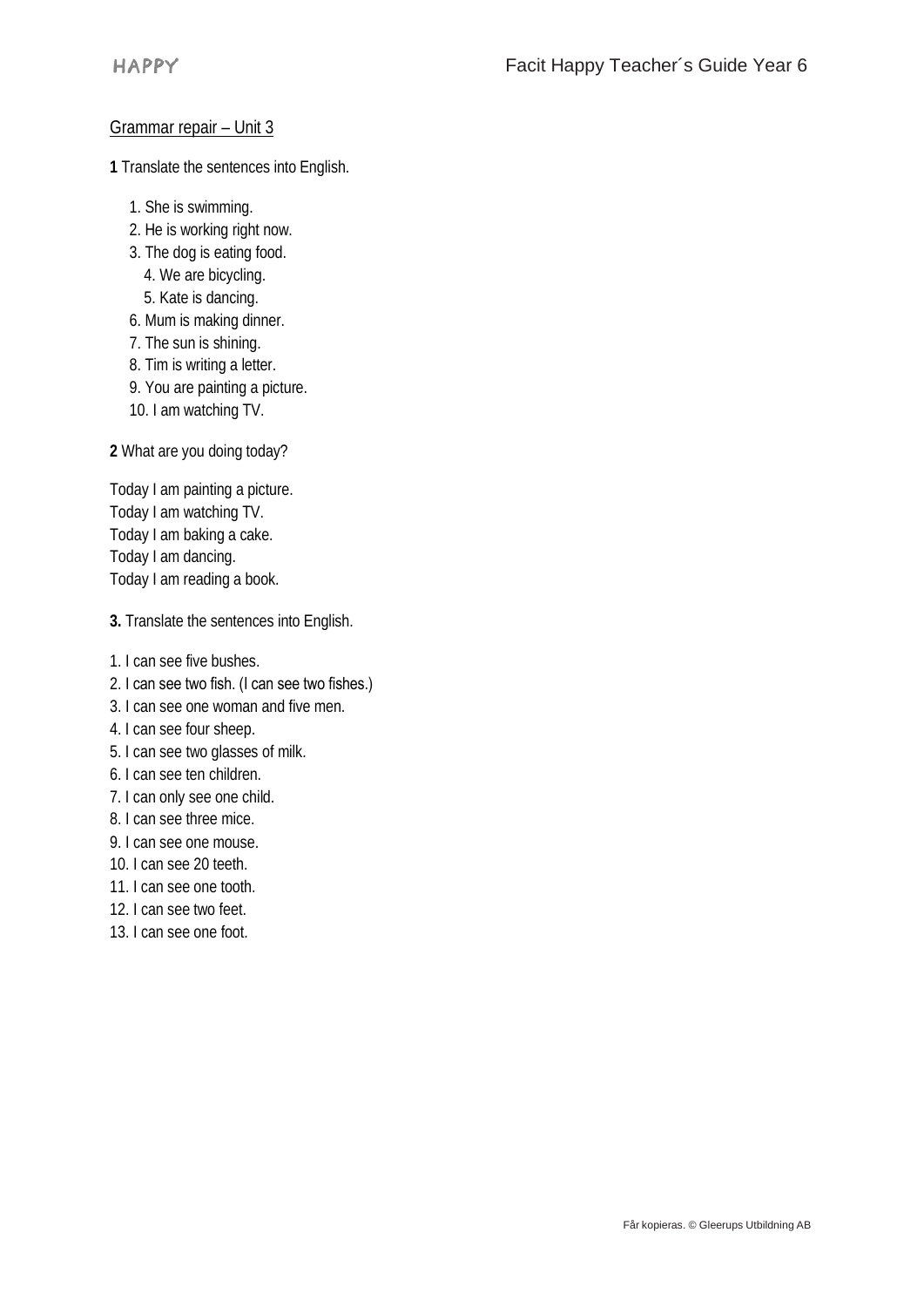## Self test – Unit 3

**1** Translate into English.

- 1. I am cleaning my room.
- 2. He is dancing today.
- 3. She is baking now.
- 4. We are reading.
- 5. You are writing.
- 6. The dog is eating food.
- 7. Mum is sleeping.

**2** Write the words in plural.

bushes children teeth sheep geese mice men women houses

glasses

Får kopieras. © Gleerups Utbildning AB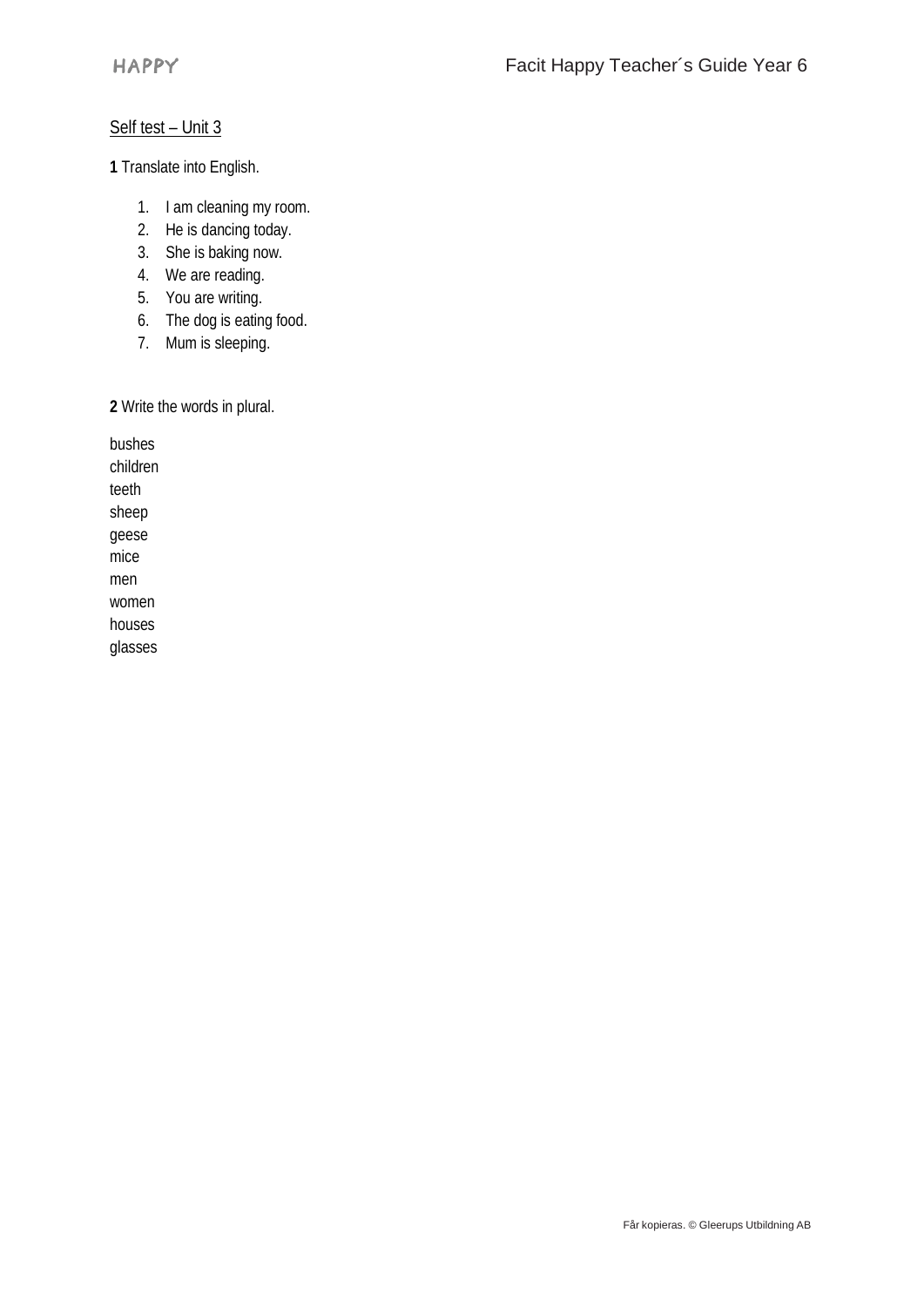# **Unit 4 – American History**

Extra – Unit 4

**1A** Write –

**1B** Pair up! –

**2A** Books about slavery

Huckleberry Finn – Mark Twain Gone with the wind – Margaret Mitchell North and South – John Jakes Uncle Tom's Cabin – Harriet Beecher Stowe

**2B** What would you write? –

#### Grammar repair – Unit 4

**1** Translate the sentences into English.

- 1. The children playing soccer are my cousins.
- 2. Which city is the largest, Manchester or Brighton?
- 3. Are the shoes in the hallway yours?
- 4. The woman who is wearing black jeans is my mother.
- 5. Do you know who took the last piece of chocolate?
- **2**. Translate the sentences into English.
- 1. Yesterday when I met Dennis, he was eating a sandwich.
- 2. Before you arrived, I was taking a walk.
- 3. The dog was playing with the ball when it started to rain.
- 4. Last year when we were skiing, I broke my arm.
- 5. Anna was driving home from work.
- 6. Yesterday when I phoned, Bill was cleaning his room.

**3** Write –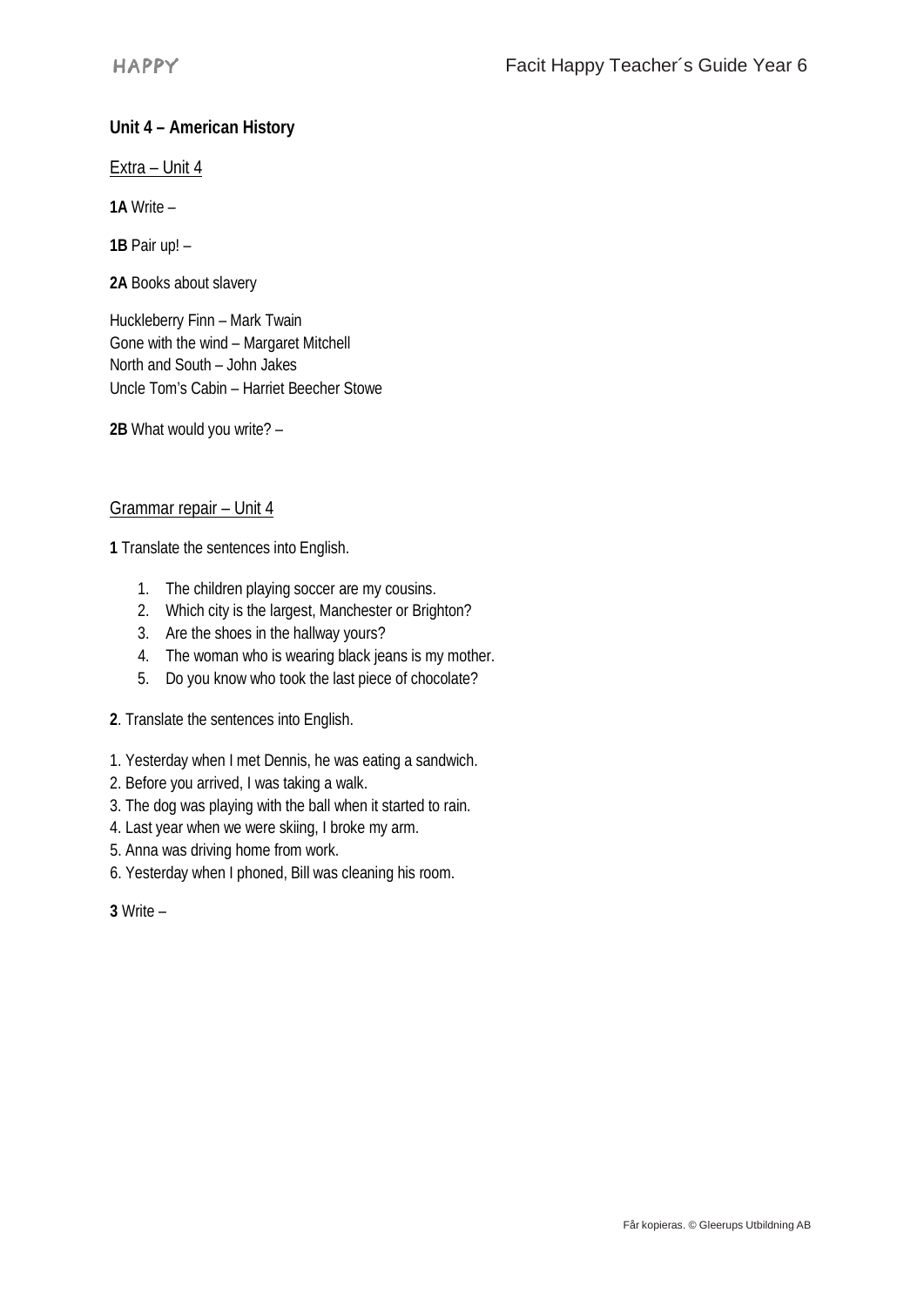### Self test – Unit 4

**1** Fill in the blanks. Who or which?

Which who which who which which

**2** Write the following sentences in English.

- 1. Yesterday when I saw Erik in the library, he was reading a book.
- 2. Last week we ran through the forest.
- 3. When I fell down from the tree, Emma laughed so much she nearly peed in her pants.
- 4. Last summer we ate loads of ice cream.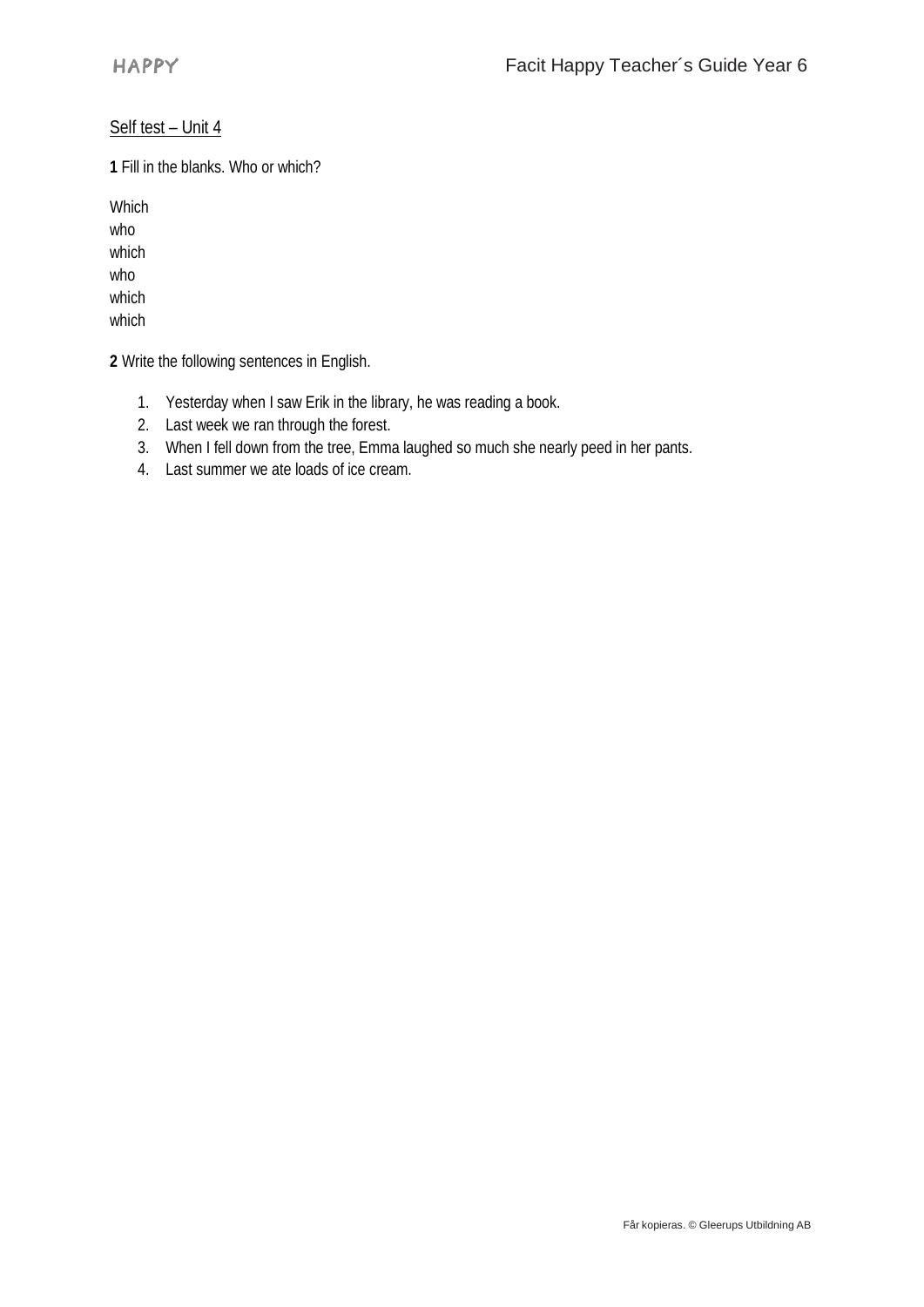## **Unit 5 - Inventions**

Extra – Unit 5

**1A** Great inventions

–

**1B** Classroom survey

–

**2** Translate the sentences.

- 1. Dollop lived in a cave.
- 2. Dollop invented the wheel.
- 3. He likes to eat mammoth steak.
- 4. His bicycle was made out of a piece of wood.
- 5. Dollop was a strange man.
- 6. The tribe used axes and spears.

**3A** Dollop's life

–

**3B** Pair up!

–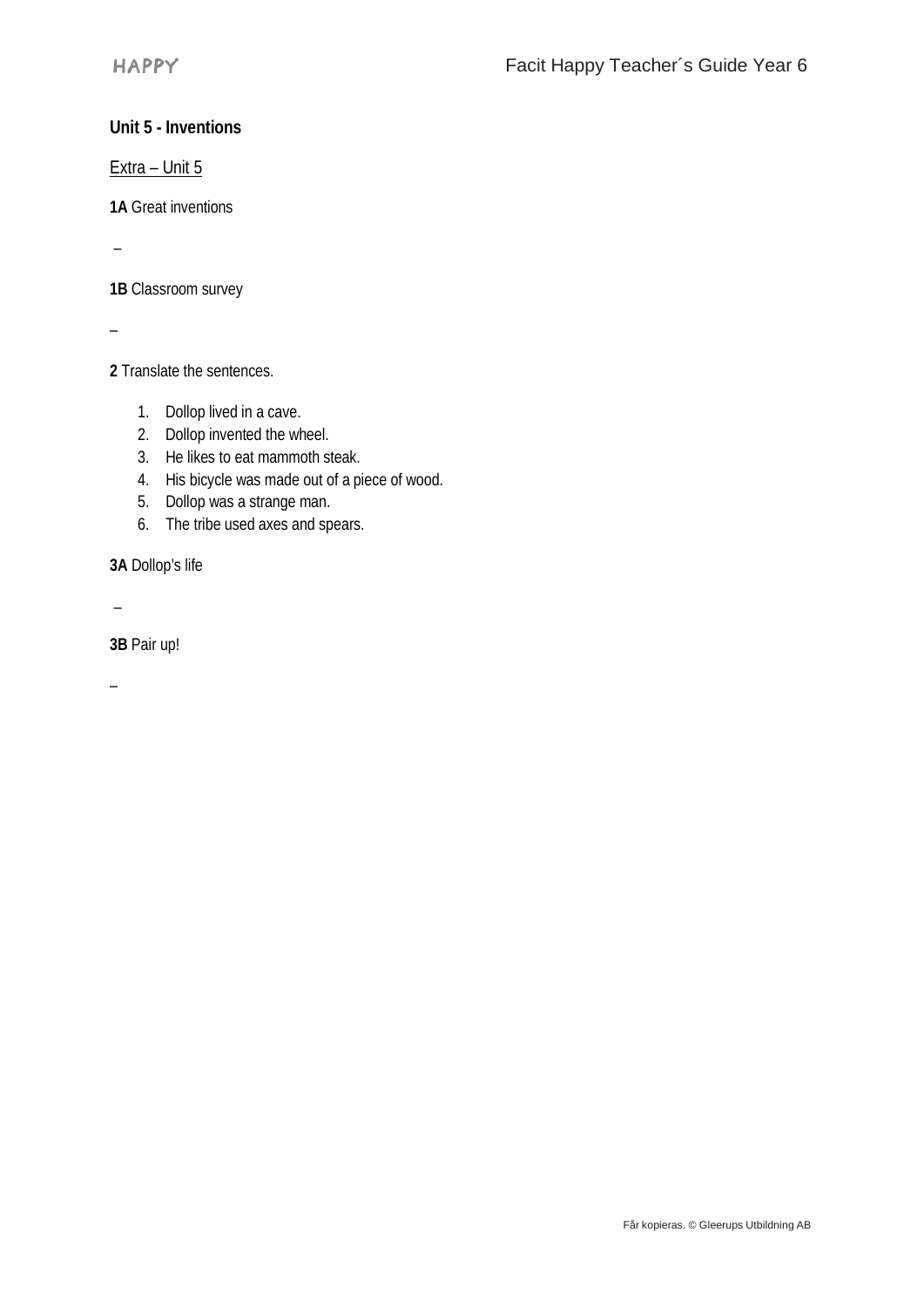#### Grammar repair – Unit 5

**1A** Translate the sentences into Swedish.

- 1. Jill har köpt en ny telefon.
- 2. Du har hoppat.
- 3. Jag har låst dörren.
- 4. Vi har spelat ett jättebra spel.
- 5. Tom har hittat en katt.
- 6. Cole och Mandy har lagat mat.
- 7. Liam har sovit hela dagen.
- 8. Jag har aldrig gillat dig.
- 9. Vi har pratat hela natten.
- 10. Hunden har sprungit hem.

**1B** Write

- 1. buy irreg
- 2. jump reg
- 3. lock reg
- 4. play reg
- 5. find irreg
- 6. make irreg
- 7. sleep irreg
- 8. like reg
- 9. talk reg
- 10. run irreg

**2** Some or any?

- 1. any, some
- 2. any
- 3. Some
- 4. any, some
- 5. some
- 6. any
- 7. Some
- 8. any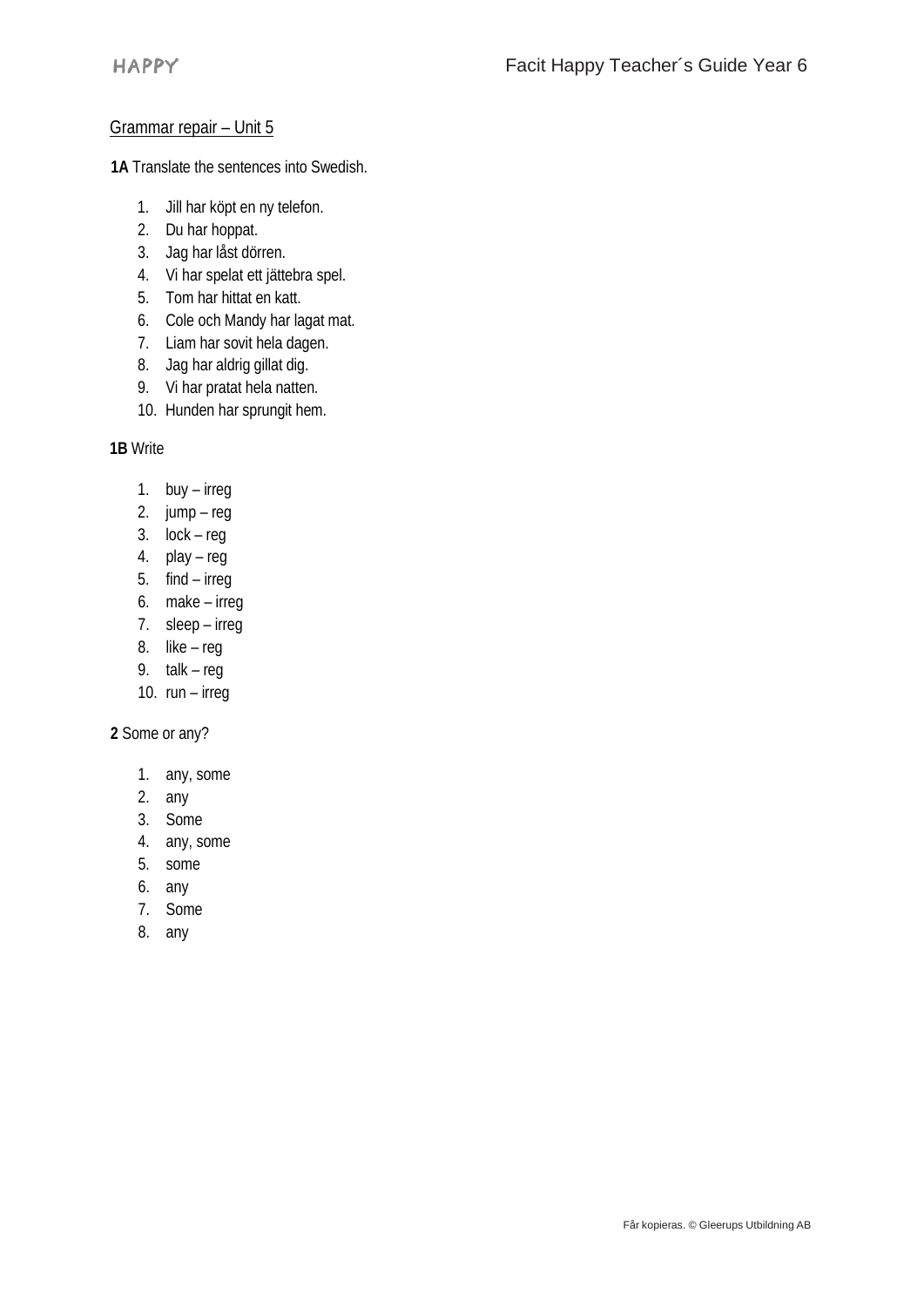#### Self test – Unit 5

**1** Write down what a regular verb is.

–

**2**

–

**3** Write five sentences using the verb list you have made with the regular verbs. Don't forget to use have/has as well.

–

**4** Write and tell what an irregular verb is.

–

**5** Fill in the verbs in the table below.

 $\overline{\phantom{a}}$ 

**6** Write five sentences using the verb list you have made with the irregular verbs. Remember to use have/has as well!

–

**7** När använder man **any**?

Any används i meningar med not eller never och vid frågor

**8** När använder man **some**?

Some används i positiva meningar och vid frågor där man erbjuder eller efterfrågar något.

**9** Insert some or any in the sentences below.

- 1. some
- 2. any
- 3. Some
- 4. some
- 5. any
- 6. any
- 7. Some
- 8. any
- 9. Some
- 10. Some
- 11. any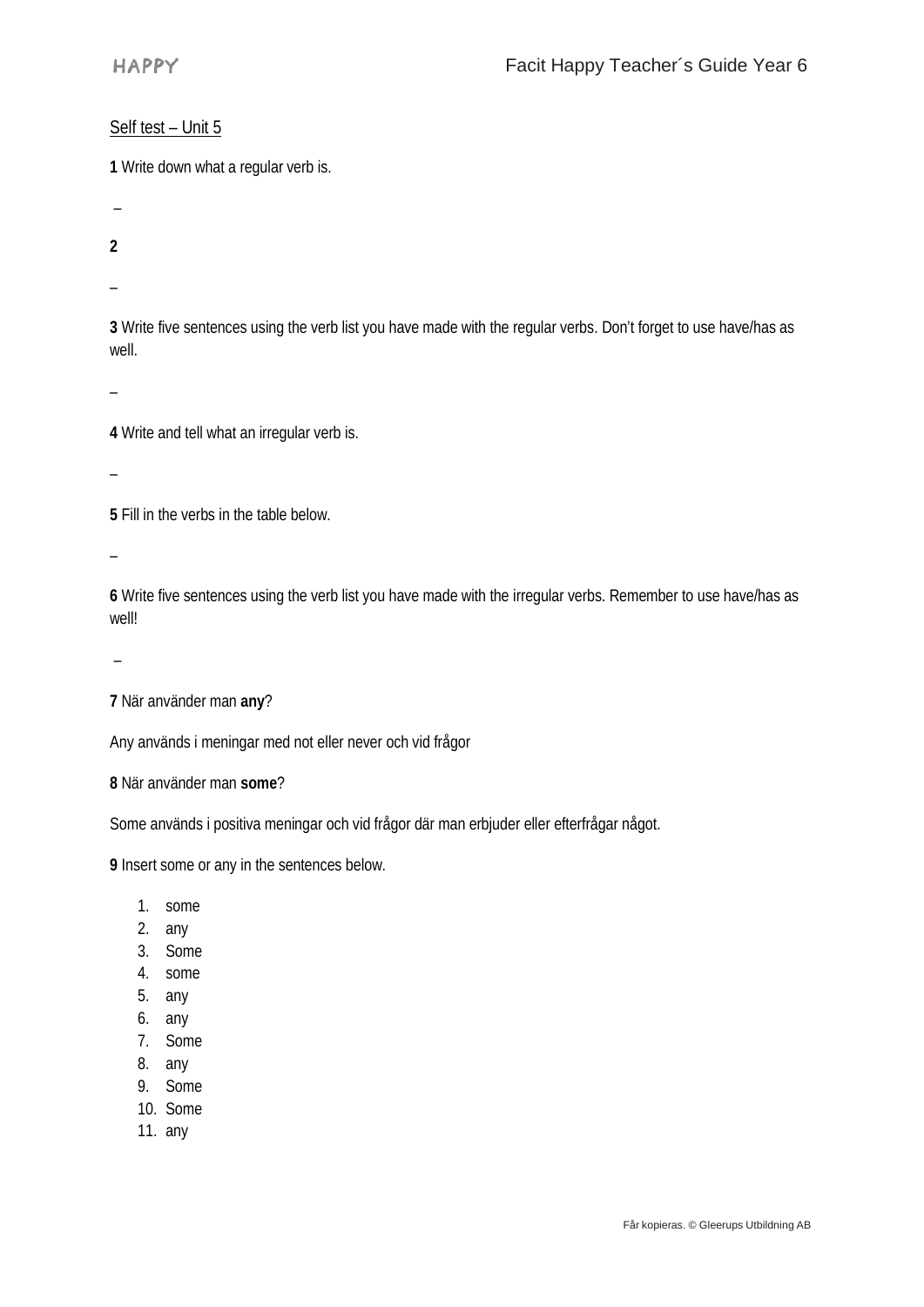# **Unit 6 – Canada**

Extra – Unit 6

**1** Translate

- 1. It is six o'clock.
- 2. It is half past six.
- 3. It is ten minutes to eight.
- 4. It is quarter past five.
- 5. It is five to nine.
- 6. It is twenty-five past three.
- 7. Quarter to five.
- 8. Twenty-five to eight.

**2A** Canada quiz

- 1. Red and white
- 2. O Canada
- $3. -$
- 4. Mt Logan
- 5. 34.5 million

**2B** Pair up! –

**3** Write –

**4A** Let's rhyme –

**4B** Write –

## Grammar repair – Unit 6

**1** Translate the sentences into English

- 1. I will learn.
- 2. We will go to Canada.
- 3. She will do her homework.
- 4. It will be fun.
- 5. He will help me.
- 6. We won't go to Norway.
- 7. I won't clean my room.
- 8. You won't eat pizza.

**2** Fill in the blanks

- 1. I will be going to I will
- 2. I will not I won't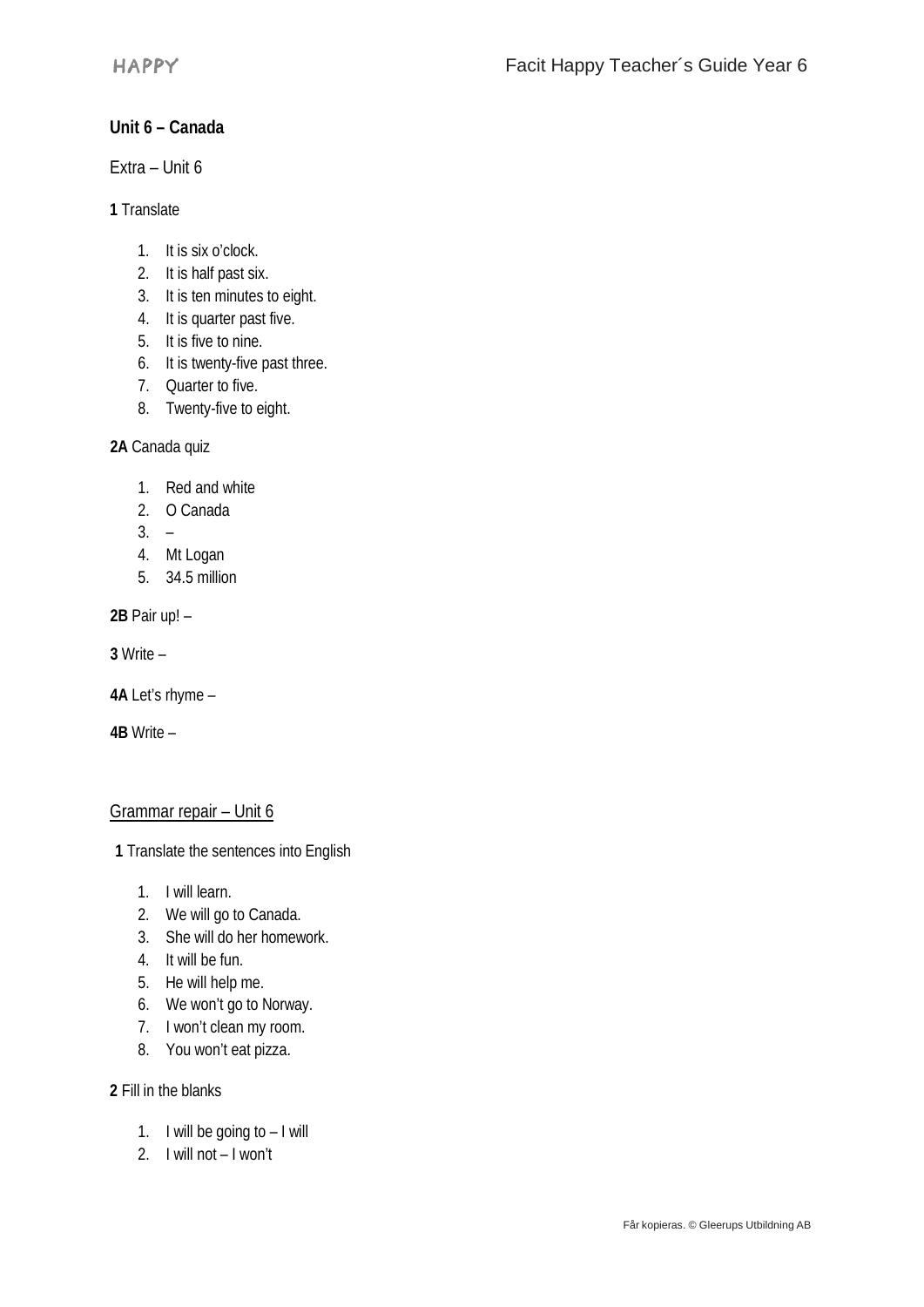## Self test - Unit 6

**1** Translate the sentences into English.

- 1. I am going to clean my room.
- 2. I will go to Canada.
- 3. We won't go to India.
- 4. He is going to eat pizza.
- 5. She won't go to France.
- 6. We are going to do our homework.

**2** What time is it? Write in English.

- 1. It is half past eight.
- 2. It is five past six.
- 3. It is quarter past eleven.
- 4. It is twenty-five minutes to three.
- 5. It is ten to six.
- 6. It is twenty minutes past two.
- 7. It is ten past ten.
- 8. It is a quarter to twelve.
- 9. It is half past ten.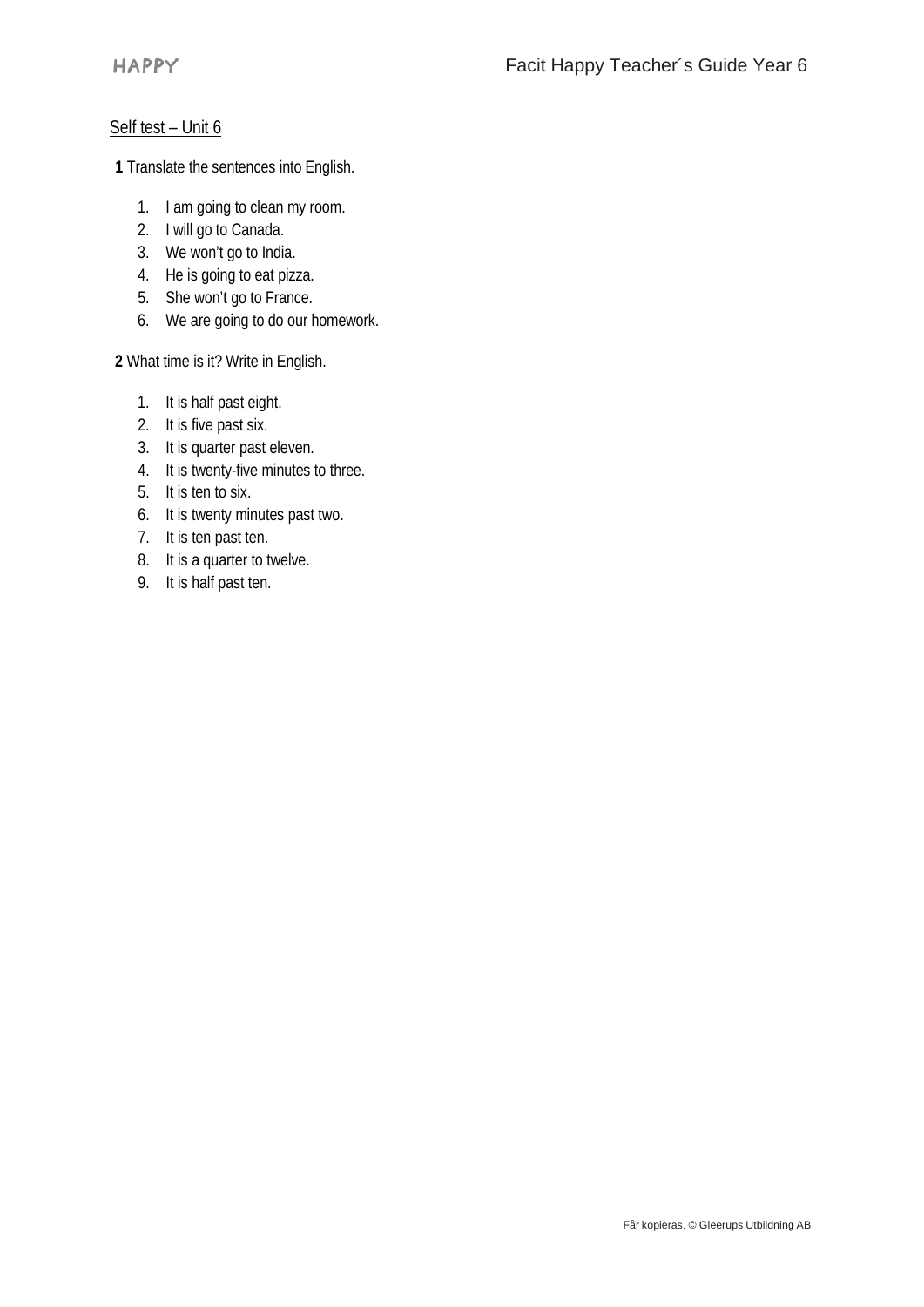**Unit 7 – ICT**

Extra - Unit 7

**1A** Favourite game –

**1B** Pair up! –

**2A** Write a story –

**2B** Pair up! –

Grammar repair – Unit 7

**1** Write –

Self Test – Unit 7

**1** Compare the following adjectives. –

**2** Write a description of your home. –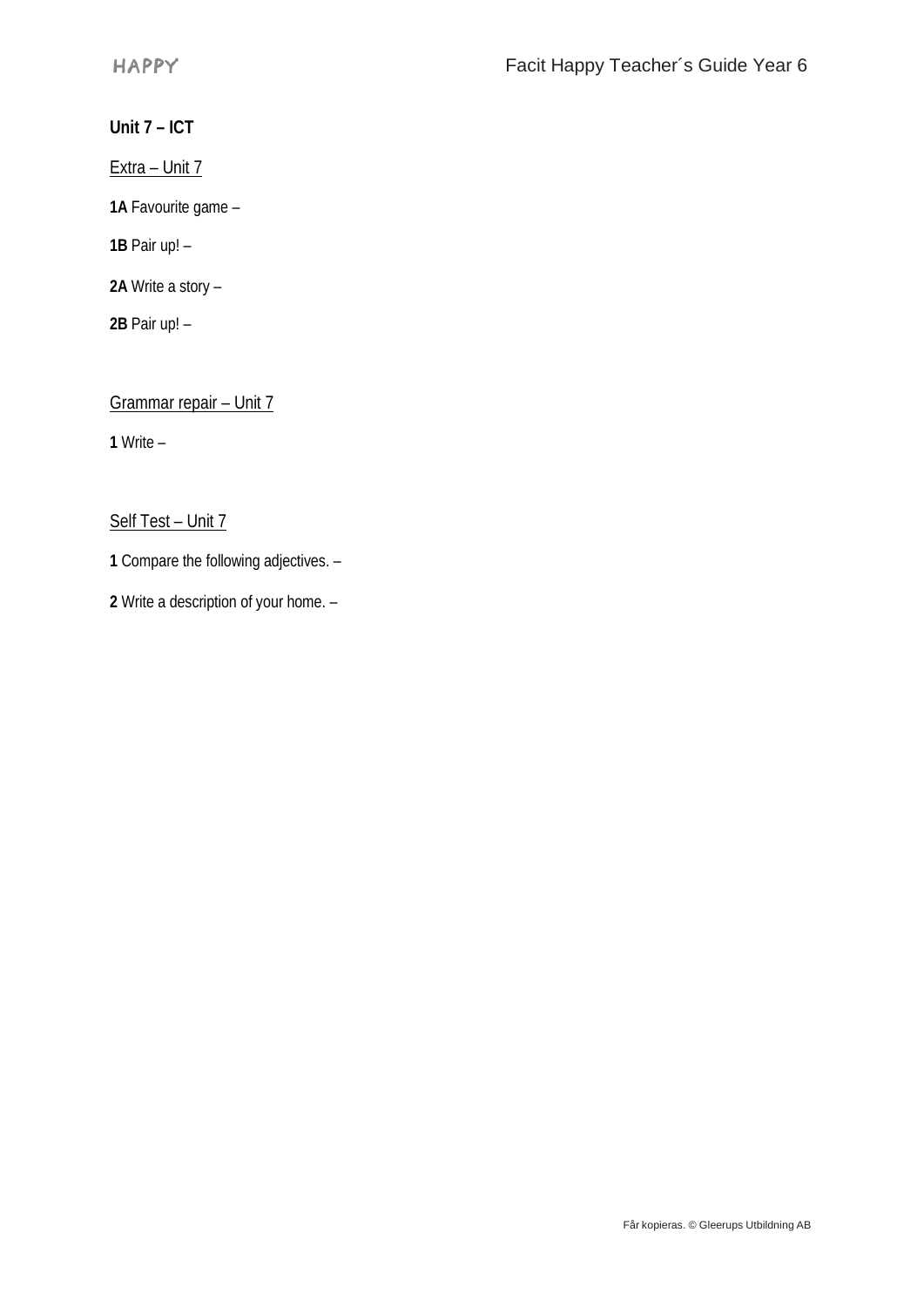## **Unit 8 – India**

Extra – Unit 8

**1** Penpals in India –

#### **2** Cryptograms

- 1. Amir worked for India Railways.
- 2. The train had six different classes.
- 3. The train arrived in Mumbai.

#### Grammar repair – Unit 8

**1** Fill in the blanks

- 1. hjälpa, help, helped, helped
- 2. ta,take, took, taken
- 3. hitta, find, found found
- 4. känna, feel, felt, felt
- 5. ge, give, gave, given
- 6. titta, see, saw, seen
- 7. gå, go,went, gone
- 8. känna, feel, felt, felt
- 9. betala, pay, paid, paid
- 10. kosta, cost, cost, cost
- 11. äta, eat, ate, eaten
- 12. skriva, write, wrote, written
- 13. läsa, read, read, read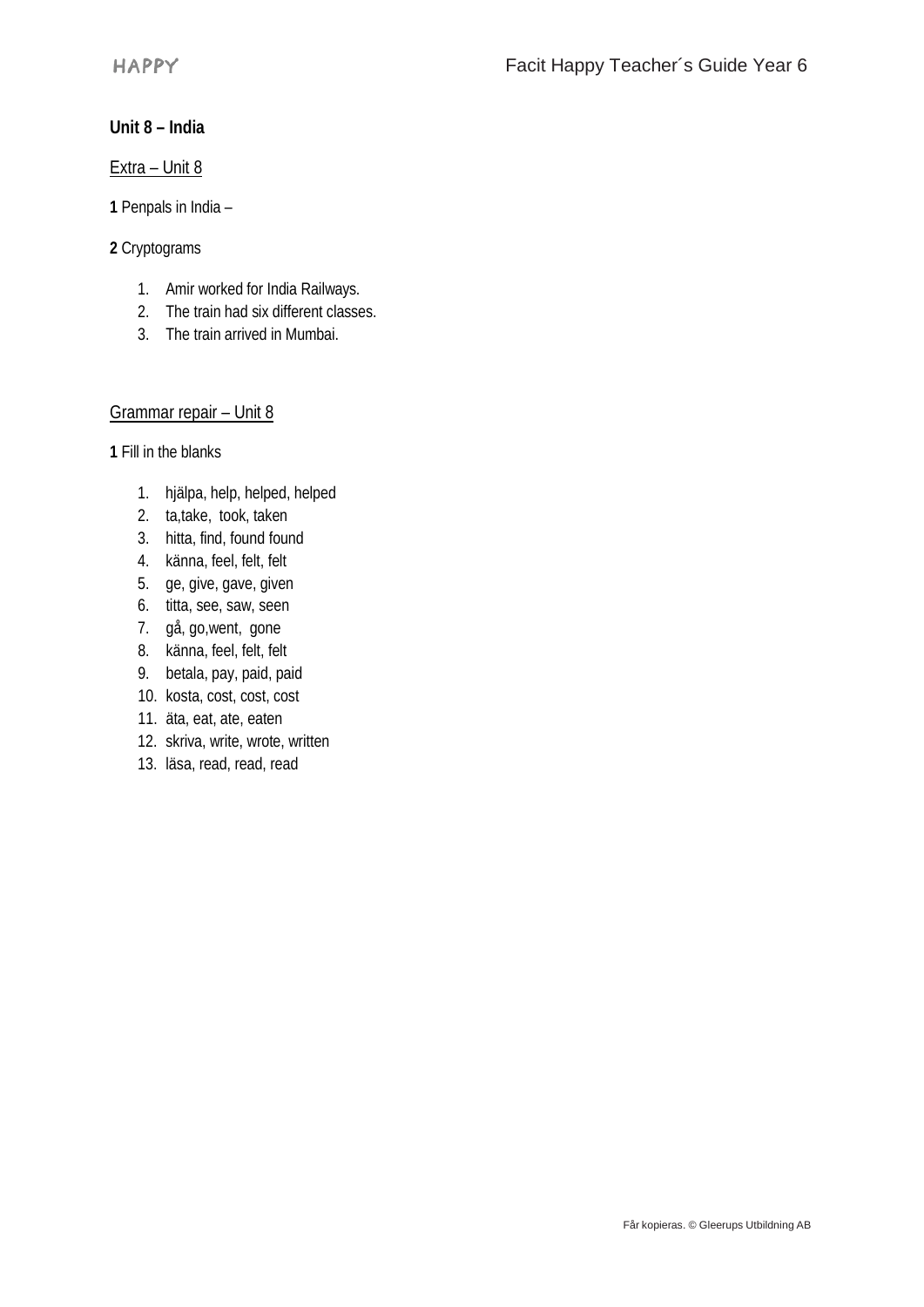#### Self test – Unit 8

**1** Translate the sentences into Swedish. (I övningsboken står det English)

- 1. Tim hade gjort sin hemläxa.
- 2. Lisa hade tappat sina bilnycklar.
- 3. De hade ringt hem.
- 4. Vi hade åkt till Italien.
- 5. Jag hade gråtit mycket.
- 6. Vi hade målat vårt hus.
- 7. Sam hade sett många filmer.
- 8. Jag hade gått hela vägen hem.
- 9. Vi hade aldrig varit där.
- 10. Tim och Lisa hade hittat en nyckel.

**2** Complete the sentences with *had* and the third form of the verb.

- 1. had bought
- 2. had counted
- 3. had put
- 4. had worked
- 5. had, listened
- 6. had jumped
- 7. had paid
- 8. had written
- 9. had bitten
- 10. had won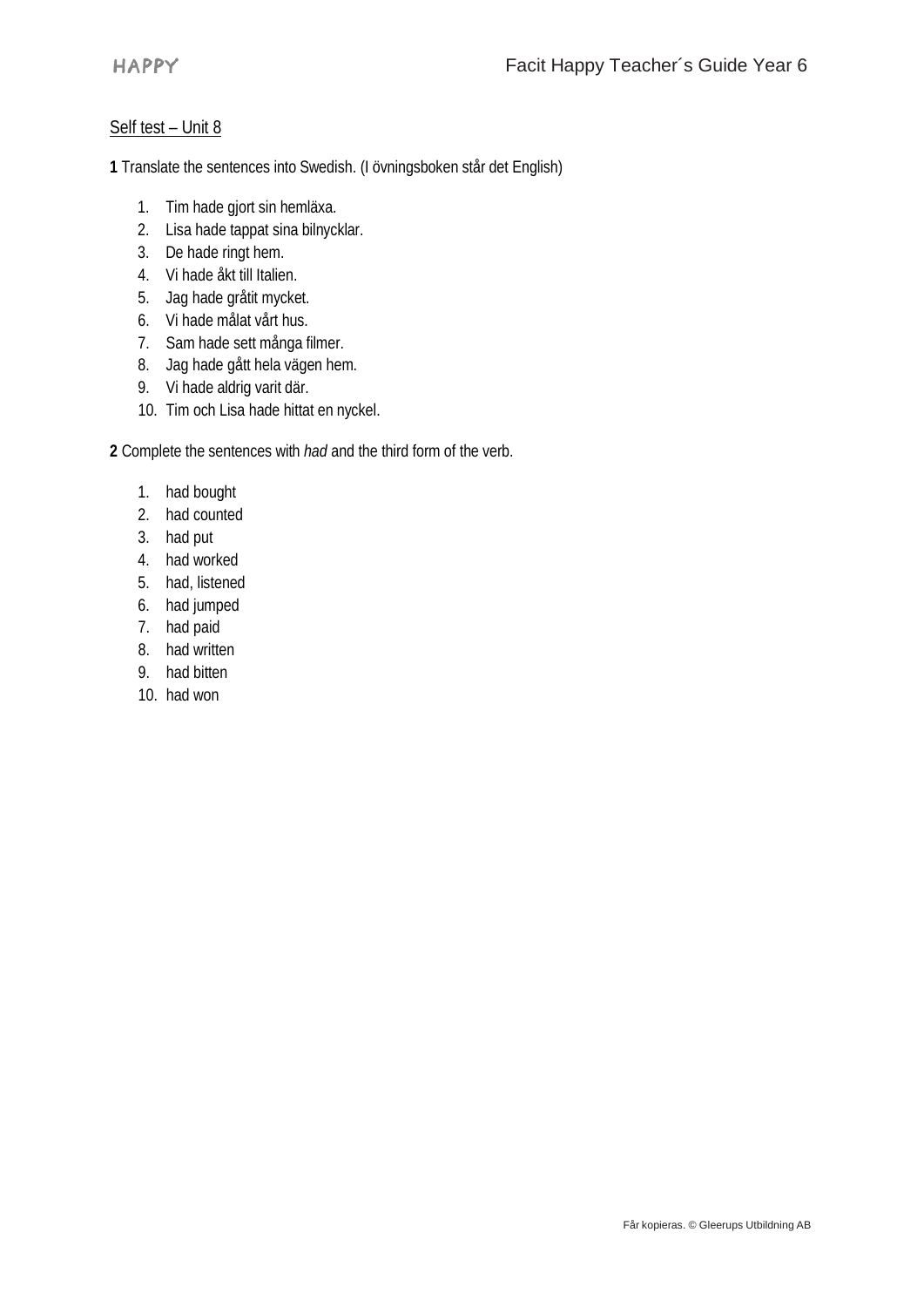### **Unit 9 – Love**

Extra – Unit 9

**1** Collect words –

**2** Write

### Grammar repair – Unit 9

**1** Fill in the blanks

- 1. will, be going to
- 2. I'll
- 3. will not
- 4. won't
- 5. She'll
- 6. He'll

**2** Translate the sentences into English.

- 1. She will make it.
- 2. He will be going to school.
- 3. I won't make it.
- 4. She will be going tomorrow.
- 5. She won't be going tomorrow.
- 6. You won't like it.

**3** Write –

## Self test – Unit 9

**1** Translate into English.

- 1. She will be going to the USA.
- 2. I won't see her for a long time.
- 3. She will speak English.
- 4. He will forget me.
- 5. My sister is going to be a veterinarian.
- 6. I think that you will like her.

**2** Write a short poem. –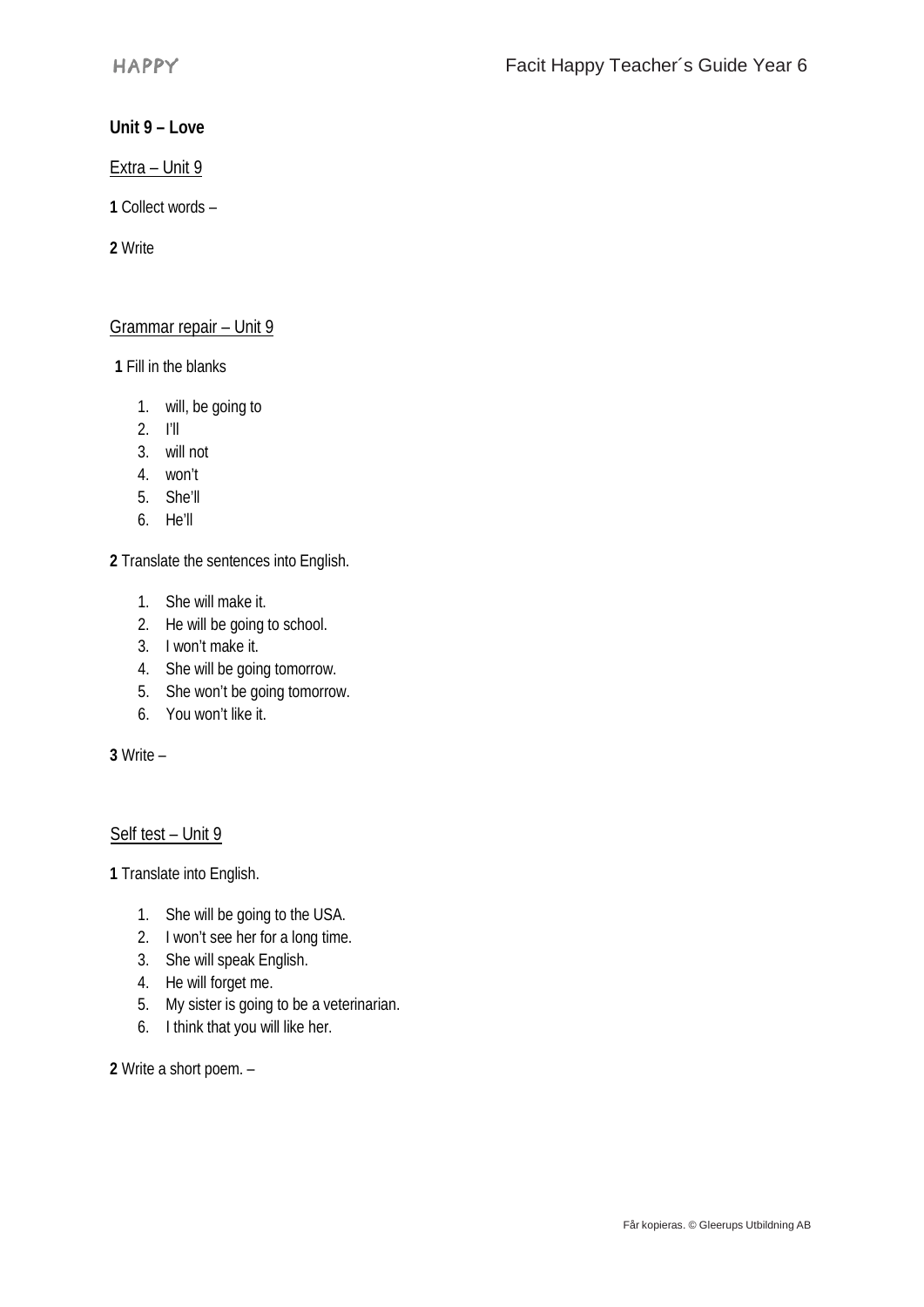# **Extra Listening and Reading 1**

Extra Listening Activity

**1** Listen to Adam, Kate and Bert talking about Bert's trip to Australia. Fill in true or false.

- 1. False
- 2. True
- 3. False
- 4. True
- 5. False
- 6. True
- 7. False
- 8. True
- 9. True
- 10. False

**2** Correct the false sentences and write them below.

- 1. Bert was in Australia 30 years ago.
- 2. He went on a boat ride to see the Great Barrier Reef.
- 3. Uluru is made out of sandstone.
- 4. Bert did not see the Sidney Harbour Bridge.
- 5. Adam wants a kangaroo as a pet.

#### **3** Extra reading comprehension

- 1. Kate and Adam are talking to Bert.
- 2. Bert was in Australia 30 years ago.
- 3. Bert went diving at the Great Barrier Reef.
- 4. Bert saw corals and fish.
- 5. Ayers Rock is also called Uluru.
- 6. Bert took a bus to Ayers Rock.
- 7. Bert's nephew lives in Perth.
- 8. Bert saw kangaroos when he drove from Perth to Alice Springs.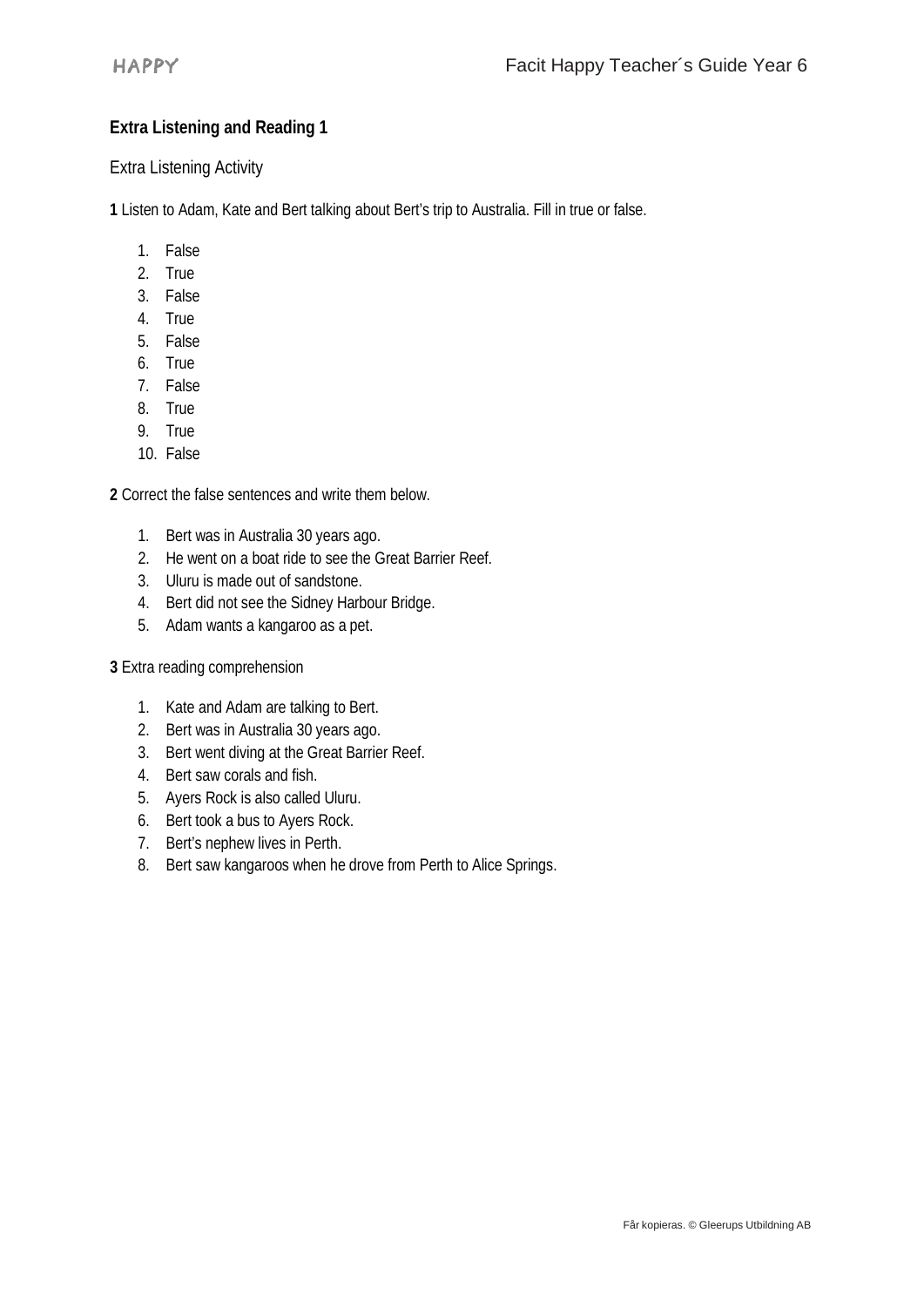# **Extra Listening and Reading 2**

**1** Listen/read carefully and afterwards you write down the answers with full sentences.

- 1. They are writing a school project about animals in Australia and their father works at a zoo.
- 2. He saw kangaroos, koalas, Tasmanian devils and a funnel-web spider.
- 3. That they live in the mother's pouch until they are eighteen months old.
- 4. The most dangerous animal is the blue-ringed octopus.
- 5. The deadliest snake is the taipan snake.

**2** Choose one of the animals from the text and write a short text about it. –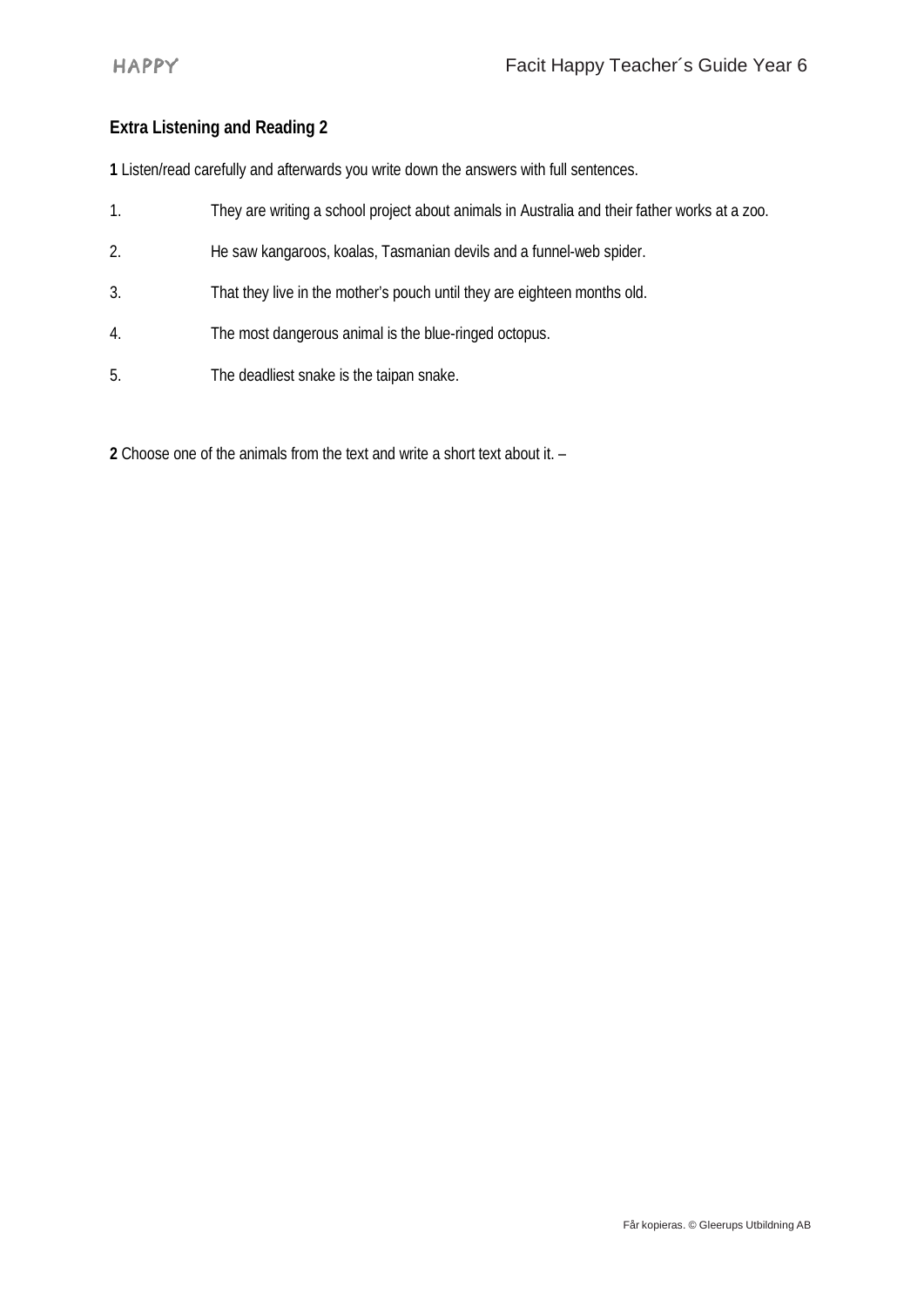# **Diagnostic Test 1, Unit 1-4**

**1A** Write the correct forms of the regular verbs below.

- 1. play, played, played
- 2. start, started, started
- 3. jump, jumped, jumped

**1B** Translate the following sentences into English.

- 1. I watched TV in the living room.
- 2. The boy cried.
- 3. She counted to 10.

**1C** Use the verbs below and put them in a sentence. –

**2A** Fill in *did* or *didn't.*

Did, didn't

**2B** Translate the question into English.

Did you do your homework yesterday?

Didn't you go to the movies yesterday.

**2C** Write a question and an answer to each picture. –

**3A** Write the correct form of *have/has* and write the third tense of the verb.

- 1. have, driven
- 2. has, gone
- 3. have, played
- 4. has, seen
- 5. has, read

**3B** Translate the sentences into English.

- 1. He has driven to London.
- 2. I have taken the keys to the house.
- 3. She has lost her earring.

**3C** Use the verbs below and put them in a sentence. –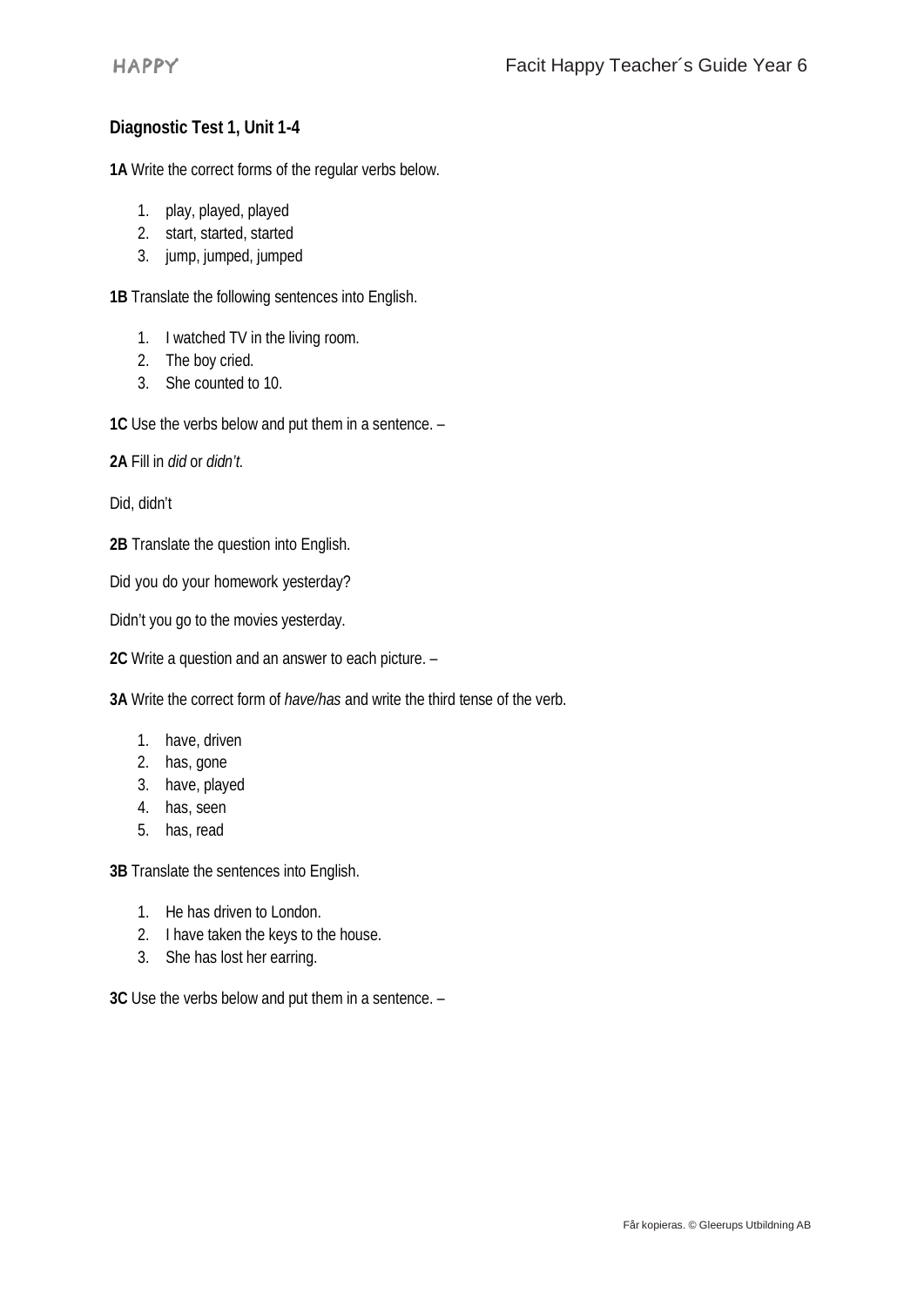**4A** Fill in the right form of the verb or the noun.

- 1. lives
- 2. playing
- 3. memories
- 4. leaving

**4B** What is happening in the pictures. Write a sentence. –

**4C** Translate the sentences into English.

- 1. The leaves are falling from the trees in the autumn.
- 2. The women are painting the walls and the men are painting the ceiling.
- 3. The stories are boring.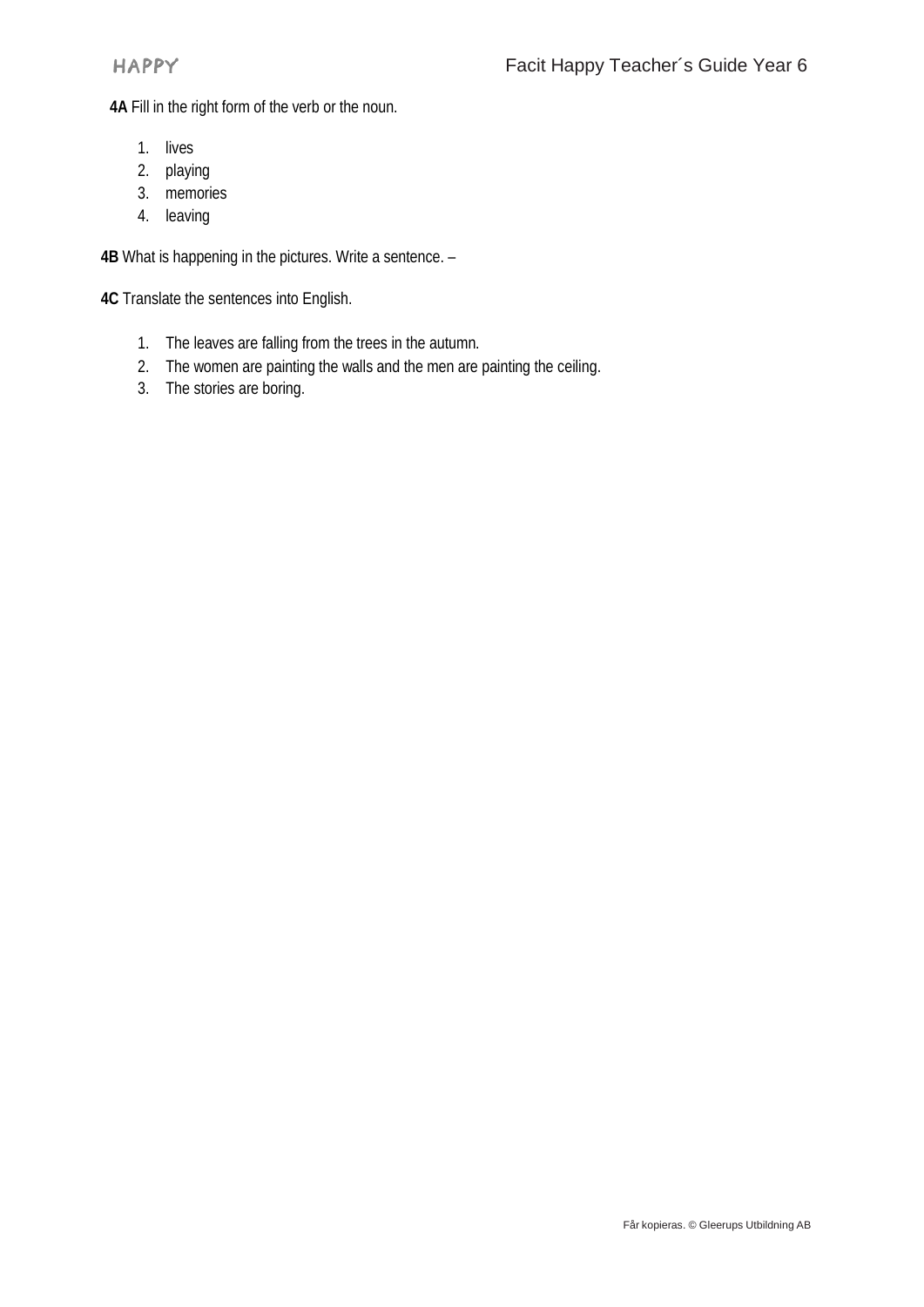#### **5A Who or which?**

Who används när man pratar om människor. Which används när man pratar om saker. Which kan också betyda "vilket".

- 1. who
- 2. which
- 3. which
- 4. which
- 5. who
- 6. who

**5B** Write *who* or *which* in the sentences below.

- 1. which
- 2. who
- 3. which
- 4. which

**5C** Translate the sentences into English.

- 1. This is the money which you got from my mother.
- 2. Mr. Brown, who is a baker, lives next to us.
- 3. Which of the three girls is the strongest?

**6A** Fill in the right form of *was/were* in the sentences.

- 1. was
- 2. were
- 3. was
- 4. were

**6B** Fill in *was/were* and the progressive form.

- 1. was reading
- 2. was playing
- 3. were watching
- 4. were sitting

**6C** Translate the sentences with *was/were* and the past progressive form.

- 1. We were jumping jumping-rope when the class started.
- 2. My dog was sleeping when I left for school.
- 3. You were singing yesterday when dad came home.
- 4. I was talking to my grandfather when grandmother slept.

**7** Write about the differences in being a child in Sweden and in South Africa. –

**8** Choose two events in the American history and write what you now about these two. –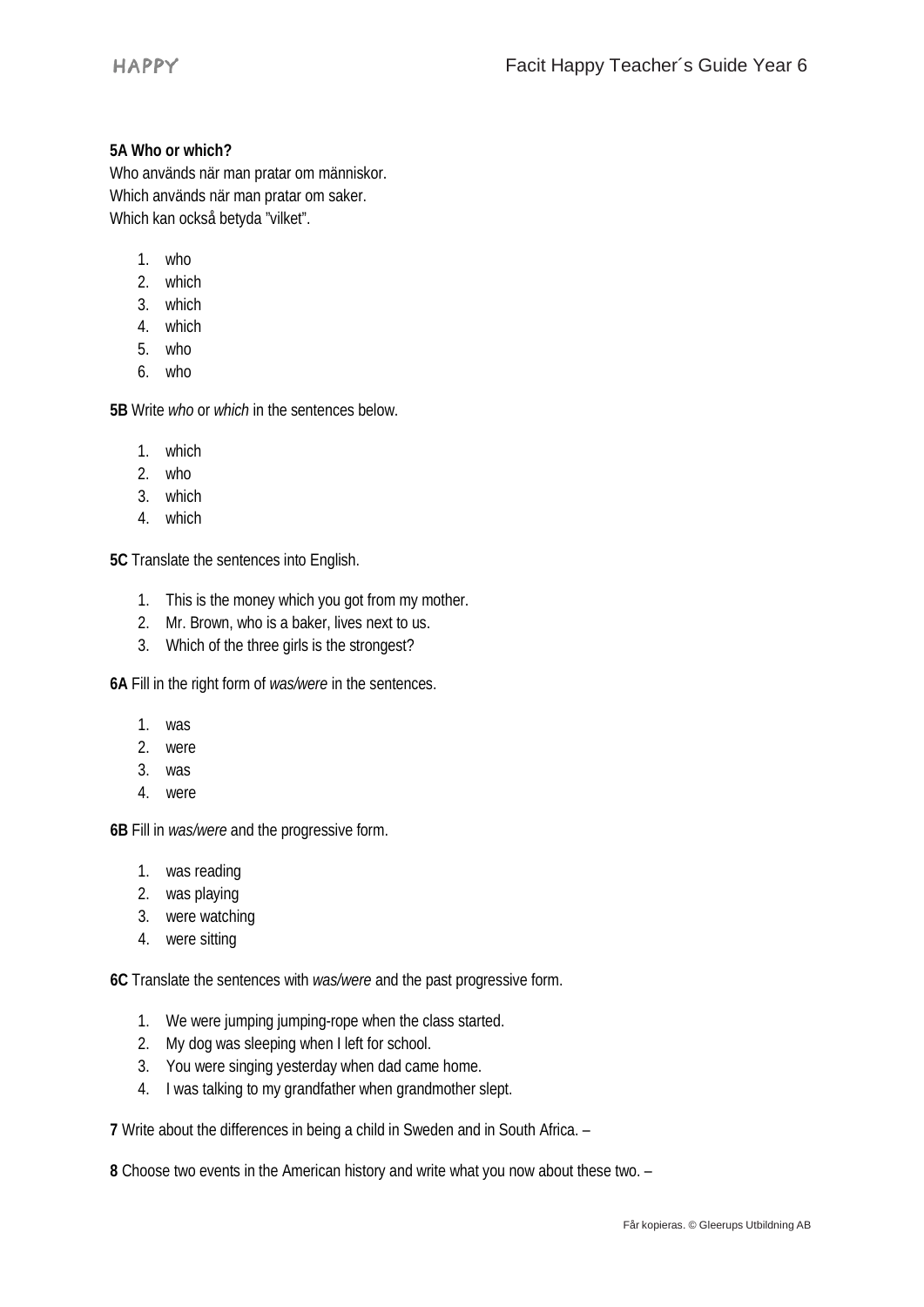## **Listening Activity 1**

- 1A. She wants to go to Spain and see a game with Athletic Bilbao.
- 1B. It's a soccer team.
- 1C. It's one of the toughest mountains to climb.
- 2A. *Examples:* get a tan, meet new friends, go shopping, eat nice food
- 2B. *Examples:* climb mountains, eat chocolate
- 2C. There is something for everyone in the family to do.

3A. To Kenya in Africa.

- 3B. The big five: elephant, rhino, buffalo, leopard, lion
- 3C. They are endangered animals, they are difficult to hunt and track, they are all very dangerous

4A. To visit Mount Kenya.

- 4B. Kilimanjaro
- 4C. Probably that it will be fun since he can try and climb Mount Kenya.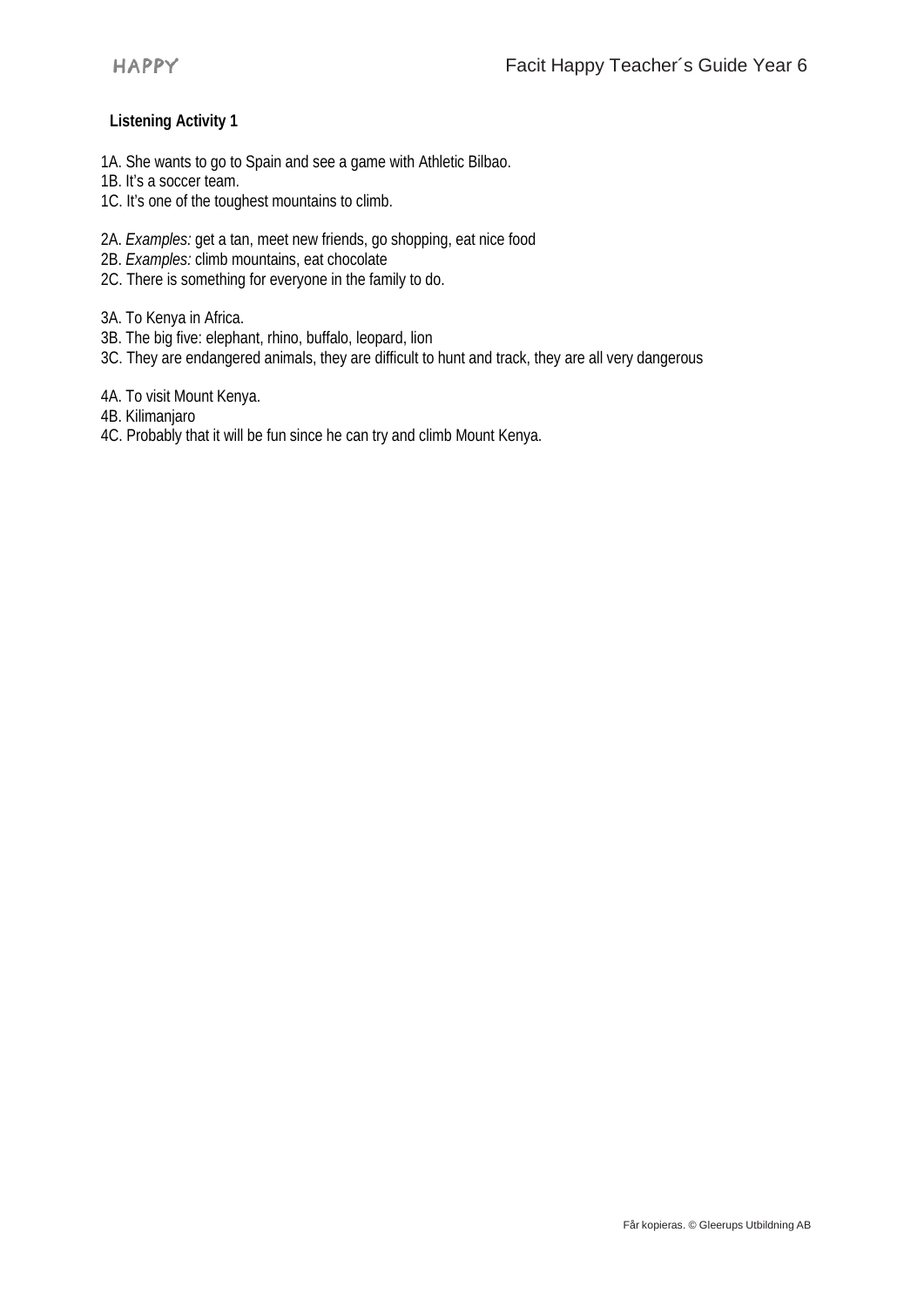# **Diagnostic Test 2, Units 5-9**

**1A** Write the correct forms of the regular verbs below. –

**1B** Translate the following sentences into English.

- 1. The girl cycled to school.
- 2. He painted pictures.
- 3. The boy smiled.

**1C** Use the verbs below and put them in a sentence. –

**2A** Write the correct form of the irregular verbs below. –

**2B** Translate the following sentences into English.

- 1. The boy sang to us.
- 2. We swam in the lake.
- 3. She drank water to the meal.

**2C** Use the verbs below and put them in a sentence. –

**3A** Fill in *some* or *any*.

- 1. any
- 2. some
- 3. any

**3B** Translate into English.

- 1. Do you have any money?
- 2. No, I don't have any money.
- 3. Yes, I would like some money.

**3C** Make up three sentences. Use *some* and *any*. –

**4A** Translate into English.

- 1. I am going to learn.
- 2. We are not going to Finland.
- 3. It will be fun.

**4B** Put the words in a sentence. –

**4C** What will you do this weekend? Write three sentences. –

**5A** What's an adjective? Read the sentences and write down the adjective from each sentence on the line!

- 1. old
- 2. fun
- 3. fantastic
- 4. taller
- 5. loud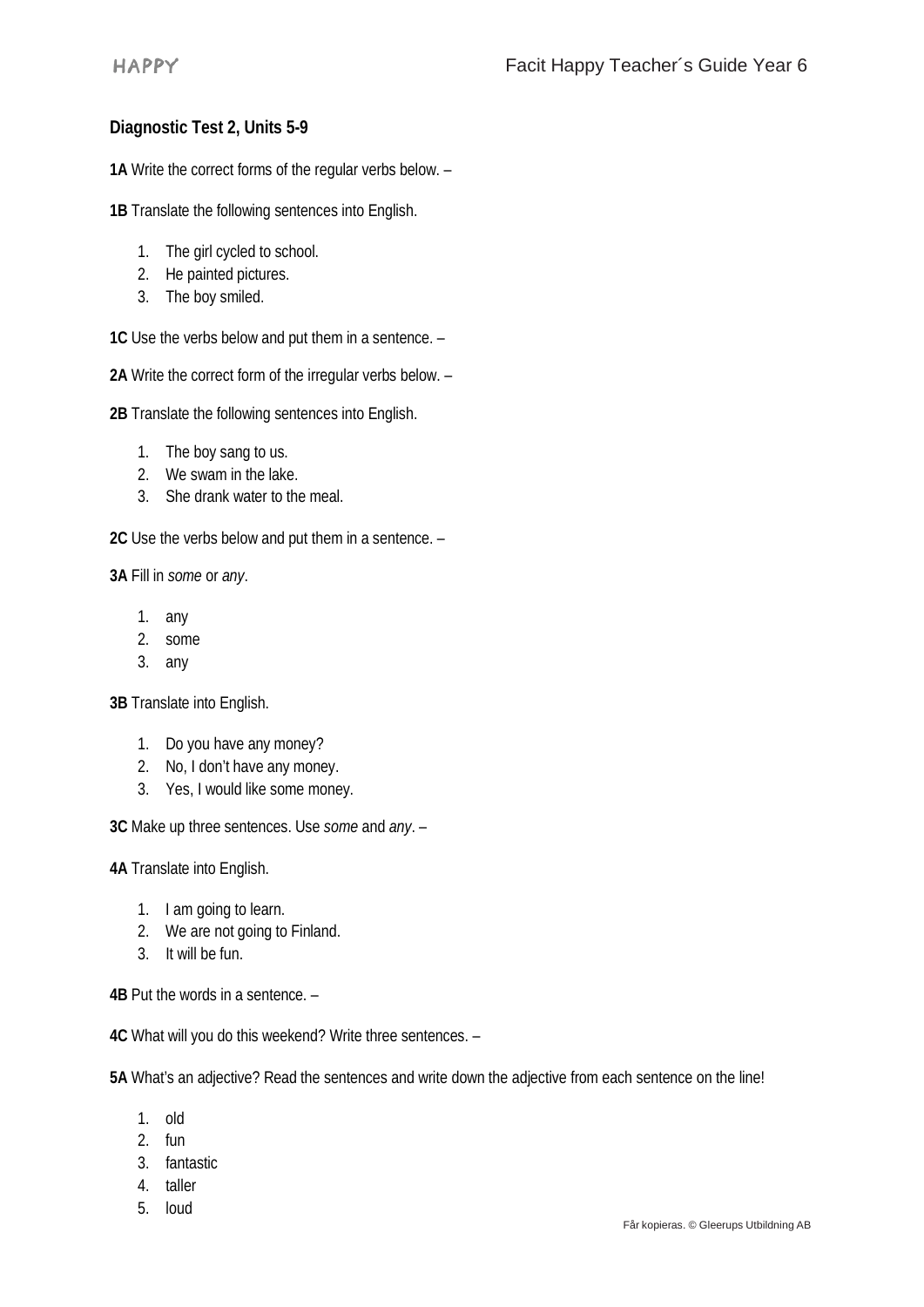- 6. helpful
- 7. fast
- 8. beautiful
- 1. old =  $gamma$
- 2.  $fun = rolig$
- 3. fantastic = fantastisk
- 4. taller = längre
- 5.  $Ioud = höq$
- 6. helpful = hjälpsam
- 7.  $fast = snabb$
- 8. beautiful = vacker

**5B** Compare the adjectives

- 1. longer, longest
- 2. older, oldest
- 3. bigger, biggest
- 4. shorter, shortest
- 5. prettier, prettiest
- 6. angrier, angriest
- 1. more beautiful, the most beautiful
- 2. more popular, the most popular
- 3. more interesting, the most interesting

**5C** Translate the sentences into English.

- 1. John is shorter than Mandy.
- 2. The most interesting book was mine.
- 3. You are angry, but my mother is angrier.
- 4. Which puppy is the prettiest.
- 5. I am older than you are.
- 6. How long is the snake.
- 7. Is that hamburger bigger than mine?